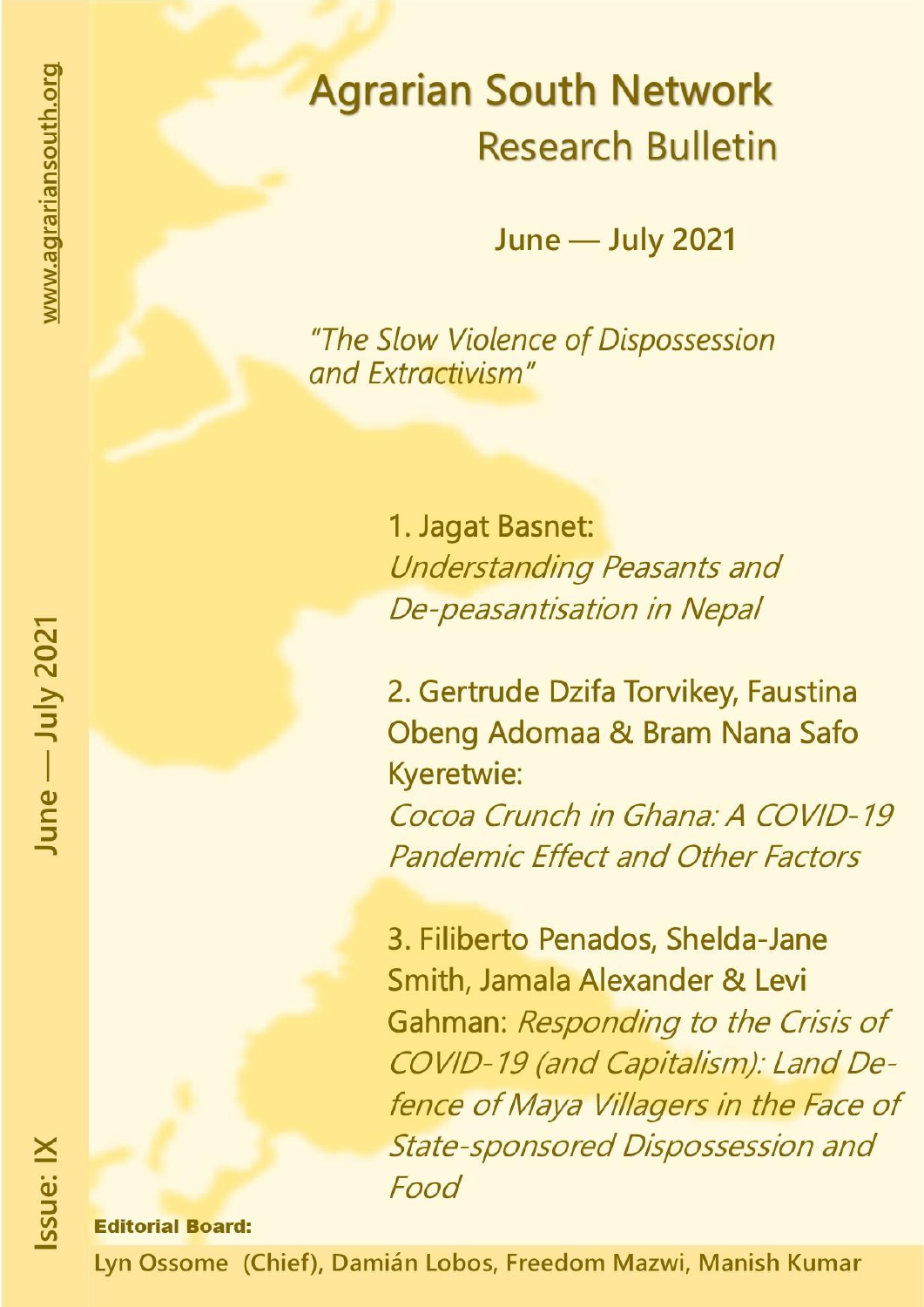#### **EDITORIAL**

## **'The Slow Violence of Dispossession and Extractivism'**

The contributions in this issue highlight on the one hand, the weakening of the traditional peasantry through ongoing processes of agricultural modernization, and on the other, sustained struggles by those who till the land to protect their ecosystems, livelihoods, and as a basis for survival. These contradictory elements that stress rural working people and communities in the global south are in some cases modified and in others intensified by the current situation of the pandemic.

Jagat's analysis of the twin processes of de-peasantisation and de-agrarianisation in Nepal illustrates the impact of state policies that systematically disincentivise, marginalize and impoverish peasant communities while strengthening its pact with middle and rich cultivators through discriminatory taxation that turn indigenous land users into agricultural labourers, intensifying labour tenancy, and illustrating a continuation of colonial primitive accumulation that historically defined land relations in much of the periphery.

Torvikey, Adomaa and Kyeretwir link the global level problem of the Covid-19 pandemic to the politics that govern cocoa in Ghana, highlighting the ramifications of the crisis for producers and their households. They map the 'cocoa crunch' by linking the current crisis to the history of unequal exchange between Ghana and the multinational cocoa buying companies. The pandemic, which has affected global commodity prices, has had an adverse effect on Ghana, a commodity export dependent country. But cocoa farmers are also battling with the state bureaucracy and politics that governs the crop in the country. A combination of policy failures and lack of state support has also precipitated a social reproduction crisis, with few viable options for affected households.

Panados, Smith, Alexander and Gahman bring together local knowledge, grassroots insights, and social movementgenerated data on what the pandemic has produced in relation to the food system shock, escalations in attempted land grabs, and state-sanctioned violations in Belize. Their aim is to raise critical consciousness about broader land and food system struggles that enjoin differing agrarian-based Indigenous, Afrodescendant, and peasant communities. The authors show how amidst multiple crises prompted by the Covid-19 pandemic and the authoritarian and militarised repression through which several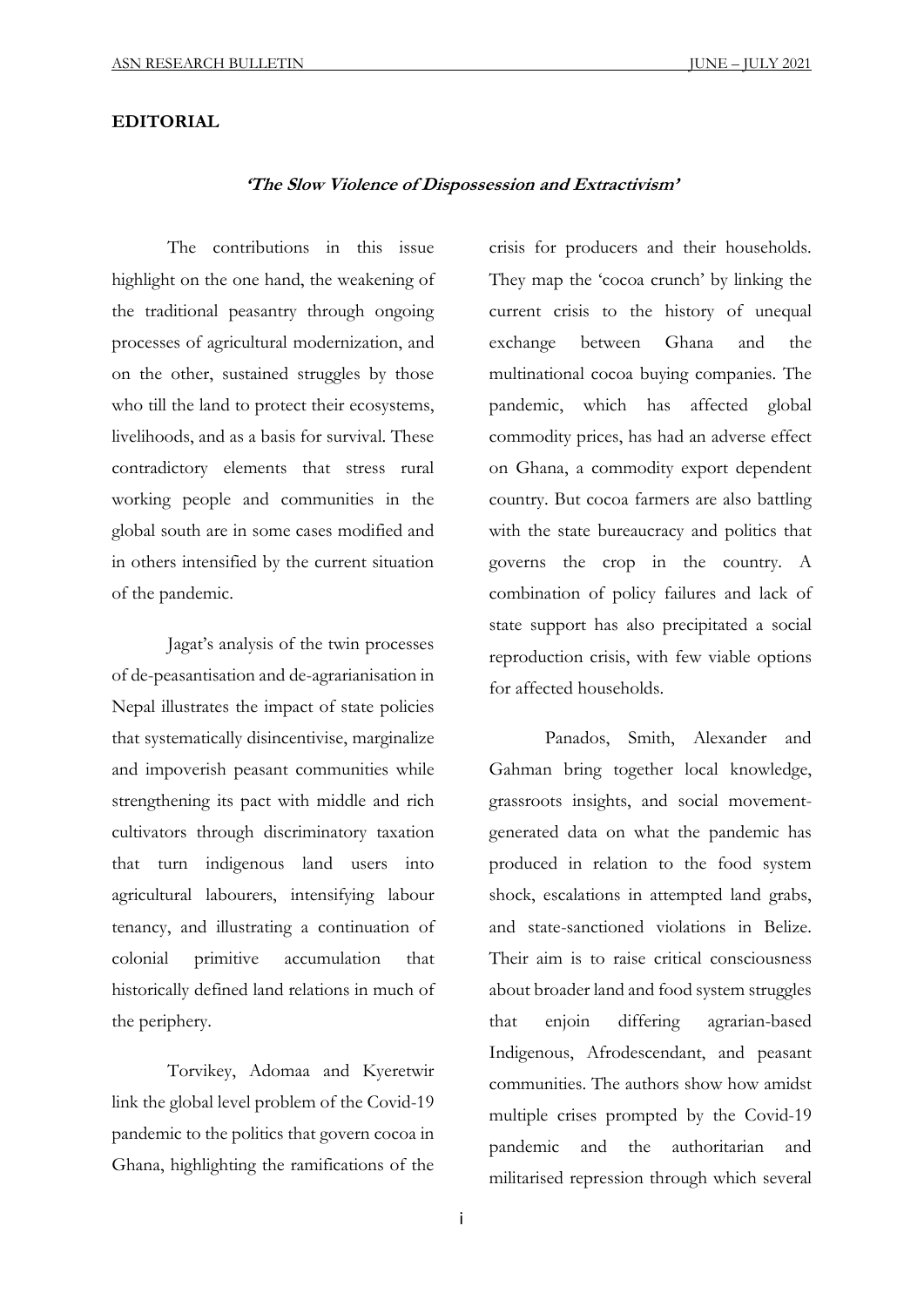states have reacted, peasant movements and political activists from all over the Third World continue to both document and resist the 'slow violence of dispossession and extractivism,' and violations of human and land rights they are experiencing.

We welcome enquiries and responses, which may be submitted to the editors at: agrariansouthresearchbulletin@gmail.com.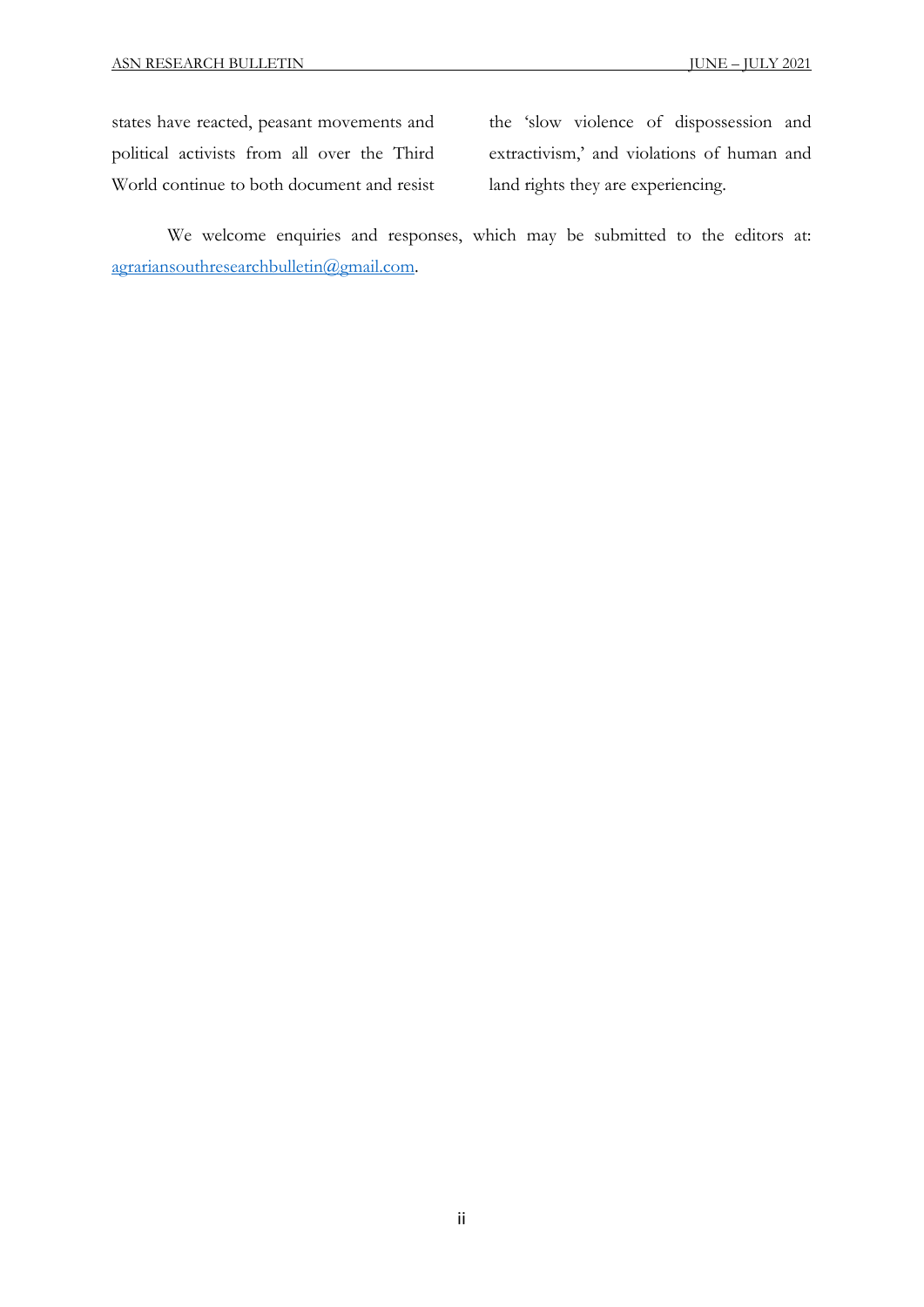## **UNDERSTANDING PEASANTS AND DE-PEASANTISATION IN NEPAL**<sup>1</sup>

#### Jagat Basnet<sup>2</sup>

This article, drawn from a longer doctoral thesis, examines the fate of the Nepali peasantry through a political economy perspective on peasantsi and dedepeasantisation<sup>ii</sup> that focuses primarily on the process of economic production, reproduction, capital accumulation, and the politics of ownership, access, control, and distribution of economic resources and property (Shanin, 1973). De-peasantisation occurs when capitalists control and own the means of production, smallholders, sharecroppers, and tenants are first dispossessed of any independent access to the means of production (most notably, through land expropriation), and then are compelled to enter into the labour market as proletarians for their own livelihood purposes (Wang, 2010).

In historical context, dedepeasantisation may be seen as a feature of capitalism's advent in an agricultural society, and the consequent shift from a traditional agrarian economy to one where commercial agricultural products make up the majority of

<u>.</u>

agricultural output. A related concept is that of 'de-agrarianisation,' which is defined as a decline in the proportion of the workforce in a country engaged in the primary sector (i.e. in agriculture and other natural resource-based economic activities). A period of deagrarianisation thus sees increases in the proportion of the workforce engaged in the secondary (mainly manufacturing) and tertiary (i.e. service) sectors. Furthermore, deagrarianisation is marked by a decline in the proportion of agricultural output which makes up the total gross domestic product (GDP) of the country. Drawing on these conceptual stipulations, this article considers how the historical conditions of agriculture, and the Nepali state's land policies, acts, and agricultural development policies have shaped the phenomenon of de-peasantisation in Nepal.

The extent and form of depeasantisation is not uniform, but varies over time and space. In this regard, only minimal scholarly work has been done on de-

<sup>1</sup> This article covers the summary extract from PhD thesis Chapter 3: A CRITICAL ANALYSIS OF THE DE-

PEASANTISATION PROCESS IN NEPAL WITH SPECIFIC REFERENCE TO THE ROLE OF STATE LAND

POLICIES SINCE THE 1950S. Rhodes University, Sociology Department, South Africa 2019

<sup>2</sup> Mr. Basnet is Research and Policy Analyst at CSRC Nepal and can be reached jagatb@csrcnepal.org or jagat.basnet@gmail.com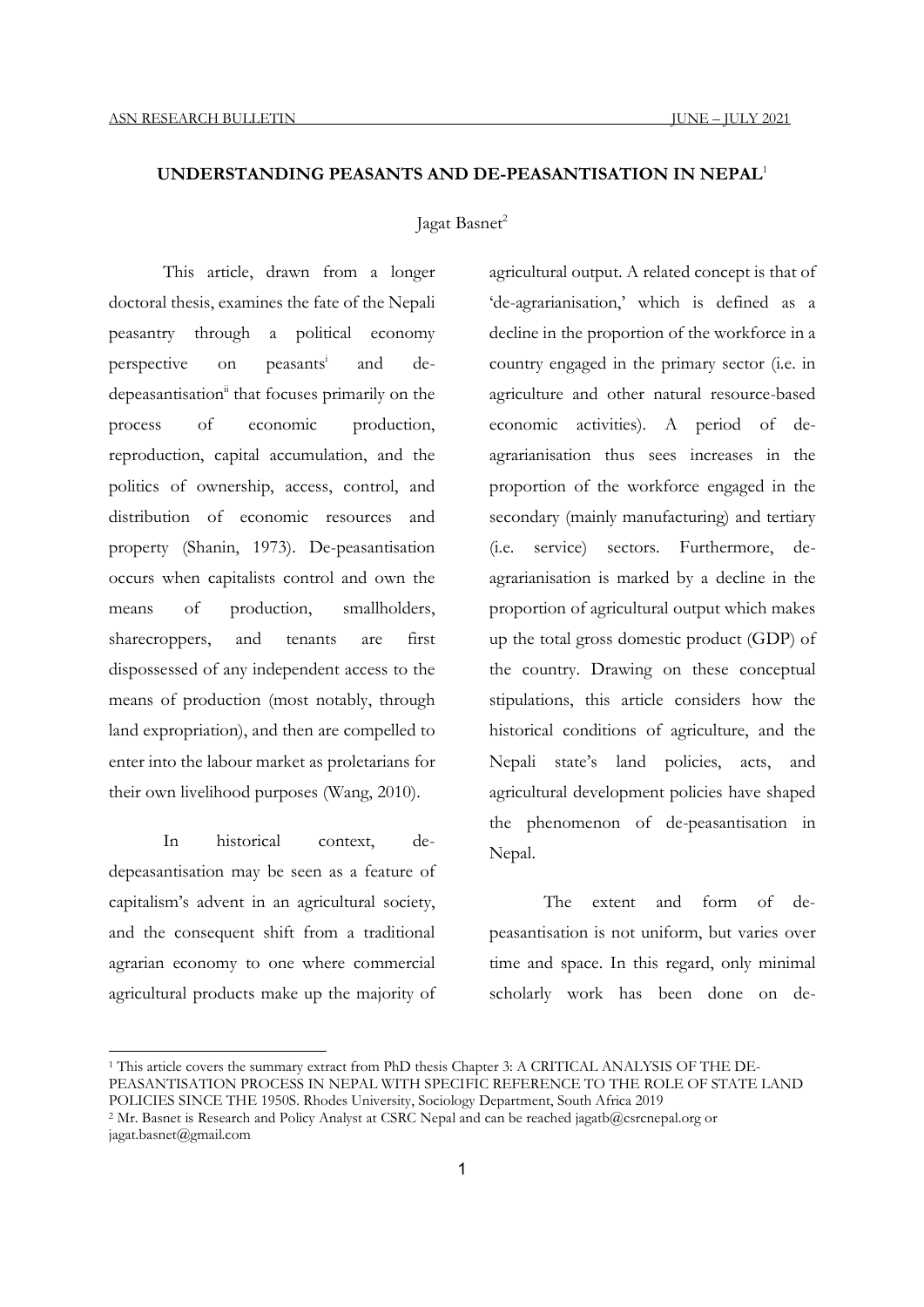peasantisation in South Asia. My longer (PhD) study sought to rectify this situation with reference to de-peasantisation in Nepal. In Nepal itself, the characteristics of depeasantisation during the pre-1990 period differ from the more contemporary characteristics. During the pre-1990 period, land grants were made by the government to the privileged at the cost of the bulk of the peasantry; but in the post-1990 period, the changes to the structure of landownership and thus the peasantry have been more fundamental, driven by the increasing commoditisation of arable land under the adoption of neo-liberal economic policies and the Agriculture Perspective Plan (APP). This shows that the process of de-peasantisation is not a linear process but is marked by diversity, contingency and tension. Because of this, claims about the inevitable 'displacement of peasants from the land' and 'the death of the peasantry' seem to be premature, as evidence of a continuing peasant way of life remains abundant in Asia, Africa and Latin America. Therefore, de-peasantisation is characterised by contradictory tendencies and trajectories, and also by deep contingencies.

The APP, which was drawn up with the support of the Asian Development Bank (ADB), was implemented in Nepal in 1995, for a period of 20 years. The contents of this plan

emphasised the development of groundwater irrigation; an emphasis which mostly benefited the *Jimidars* and middle class of the *Tarai*. Indeed, much of the support for agriculture under these development plans focused on 'commodity production' - a way of working that of course requires land ownership in the first place. Ghimire (1998:43) details how large landowners who owned large tracts of land benefitted the most from this 'development'; in terms of irrigation, water distribution systems tend to have returns to scale with the increasing size of plots, so it was for large landowners that the systems were most efficient.

This uneven distribution of state support has persisted: even today in Nepal, people need land certificates for more than 0.2 hectares to receive discount rates for chemical fertilisers. *De facto* tillers, of course, do not have such land certificates. To add to the situation, local political power in rural areas is mostly controlled by middle or rich class commodity producers, who are able to influence development policy in these areas. For instance, in certain areas, local politicians who belong to the local middle class have collaborated with Government Irrigation Development Officials (who are also from the landlord class) to develop irrigation facilities in their areas where they have their lands, not in other areas where people of low castes/classes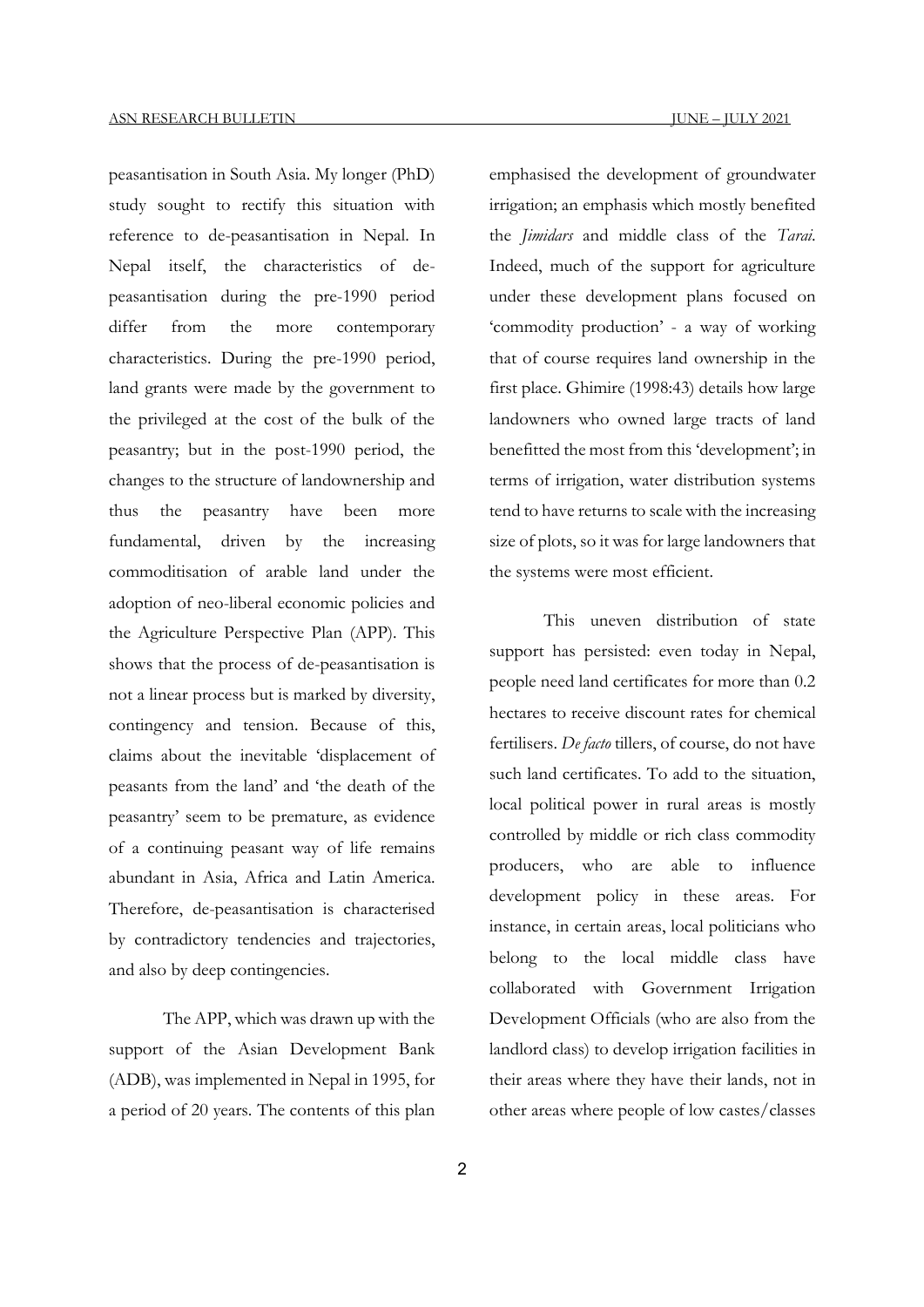work.

Caste and ethnicity, too, play a role in how taxes have functioned to restructure land ownership. In the year 1912, *Tharus,* the indigenous peasants of the *Tarai,* were recorded to be especially high land-tax taxpayers. But in 1960, *Pahadiyas* (Hill migrants) were the first to pay land taxes on lands in the region, resulting in 80% of *Tharus* being turned into tenants. Now 90% of all agricultural land originally owned and tilled by the *Tharus* has fallen under the control of *Pahadiyas* (Fusikura, 2006:189). Fraser Sugden (2013) also notes that taxation had developed into the primary mechanism of surplus appropriation by the twentieth century. The surplus accumulation strategy was compulsory for citizenship documentation and for land rights. Most people lost their land because they lacked citizenship cards or legal documents of tenancy (Sugden, 2013:3-5). In Nepal, 29% of agricultural land was tenanted and the rent varied from 25% to 67 %. On average, there is a high rate in the Hills and a low rate in the *Tarai*, but for the most part, it is dependent on the power of local landlords (Koirala, 1987:5). Tenancy rights require two documents: the contract between landlords and tenants, and an agricultural rent payment receipt. Most tenants are never even made aware of these requirements.

Moreover, agricultural policies are unfavourable towards marginal producers and smallholders. Ghimire (1998:44) writes that the top 5% of landowning households receive state support in agriculture to enhance their land productivity and production, whereas 66% of marginal and smallholders, who cultivate just 17% of the land, receive no significant support. This is indicative of the fact that state policy and the distribution of its support weakens the peasantry and disincentivises the poor. Similarly, the bulk of policy emphasis has been on the cultivation of cash crop farming, while cereal crop farming, the traditional focus of the peasant economy, has been ignored because it does not figure in capitalist 'development.' Finally, peasants continue to be exploited by moneylenders, who are able to force high interest rates on their loans during crises, often compelling peasants to sell their small plots of land in order to repay the loan (Shrestha, 2001:197).

With the adoption of neo-liberalism as a 'development paradigm' for the transformation of Nepali society, land, capital, and labour have been transformed into commodities and institutional initiatives have been set up to aim for profit maximisation over anything else. The traditional relationship between landlords and peasants - already in itself exploitative - has been transformed into a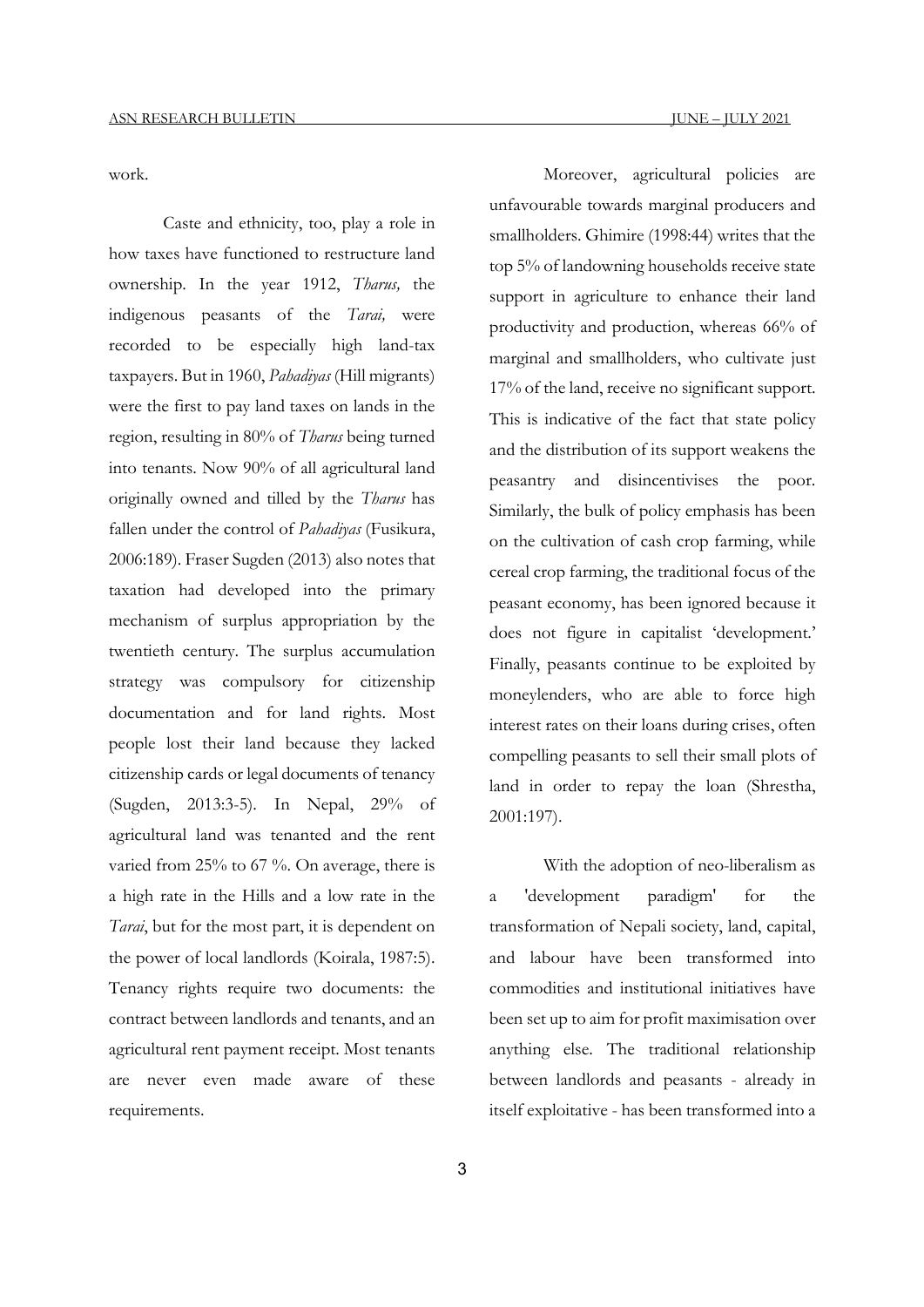commoditised relationship for capital reproduction. Ultimately, the smallholders, agricultural labourers, the landless, and indebted peasants (such as *Harawa, Charawa, Haliya,* semi-bonded labour*,* ex*-Kamaiya,* etc.) have been compelled to sell their labour power to the rich in order to sustain their livelihood. Peasants have been forced to abandon the traditional farming of cereal crops, and transform themselves instead into cash monocrop producers for the market; in other words, peasants became 'farmers.' The onset of commodity-centred marketisation has therefore triggered these differentiations within peasants, and dissolutions of large parts of the peasantry; in other words, depeasantisation.

Succinctly put, triggers of 'depeasantisation' in Nepal include: the extractive economic and political institutions; land tenurial insecurity of the real cultivators; unfavourable state agricultural policies to the smallholders/subsistence peasants; penetration of capitalism into the traditional peasant economy in the rural sector (by making it non-competitive in the market); monopsony; commodification of agricultural land (triggered by financial capitalism); and failure of the peasant organisations to successfully fight against the injustice and inequity of land resources (due to weak mobilisation and

organisation of the movements). In a nutshell, the traditional peasantry has been considerably weakened by the process of agricultural modernisation on the one hand and 'depeasantisation' on the other. No less important is the process of 'de-agrarianisation,' which promotes the growth of the non-agricultural sector and triggers the diminishment of the agriculture sector's contribution to the GDP.

Hence, in the context of Nepal, the process of de-peasantisation was accelerated by a number of significant transitions: the shift from cereals to cash crops; from the peasant economy to a capitalist mode of production; the expansion of the urban centres; and the growth of the private sector. More broadly, I have shown that 'de-peasantisation' is taking place on a global scale, facilitated by: extractive political economic institutions; the adoption of neoliberal economic policies by governments under the dictates of the IMF, World Bank and ADB; and the weak mobilisation of peasants against the neoliberal agenda. Both globally and in Nepal, these processes have basically converted peasants into resource-less dependents of capitalist farmers and markets. The values of family farming and independent farming are also disappearing, with people becoming highly dependent on markets for their subsistence and food. In the name of economic growth and poverty alleviation,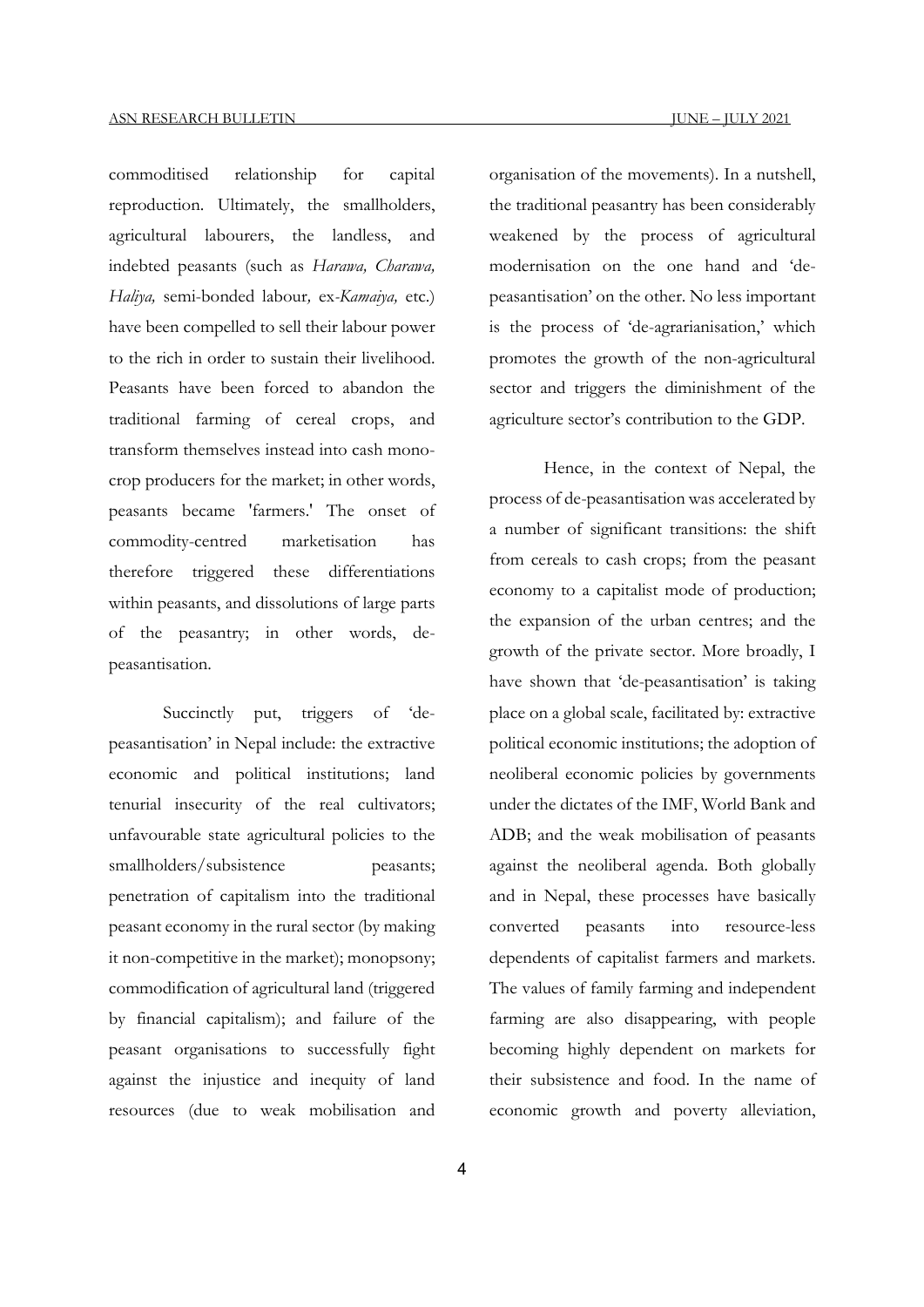smallholders, tenants and sharecropper peasants are being pushed into the proletariat class.

In the case of Nepal, the macroagricultural policies of the government (such as APP and ADS), crafted with the assistance of donor agencies, largely favoured commodity production and the commercialisation of agriculture. The support of both the state and of donors, therefore, fell upon rich and middle class peasants who had the motivation (and the capital) to invest in a way that would produce mainly for the markets. The commercialised farms that resulted from these policies, then, worked on the basis of wage labour. In 2017, the Government finalised the feasibility study for the establishment of special economic zones (SEZs) in seven provinces of Nepal: namely, Biratnagar, Simara, Panchkhal, Gorkha, Bhairawha, Jumla, and Dhangadhi. While this proposed policy, too, is aimed at agro-based industrialisation, its full implementation requires the acquisition of substantial amounts of arable lands, displacing peasants and leading the process of areaspecific de-peasantisation.

In a nutshell, when Nepal came into democratic process in 1990, the democratic government handed over sustainable agriculture, land, seed, fertilizer, and water to the market, and even handed over peasants to the market and destroyed Nepal's sustainable agriculture. Democratic government policy separated agriculture and peasants and integrated agriculture in the market. Though feudalism is broken, peasants remained property-less or *nango kishan* (naked peasant). Peasants lost land, their seeds, irrigation, food and everything, but Government is promoting corporate commercial farming. The peasant became naked (naggo) though they are freed from landlords and a feudalistic system. Democratic government talked democracy, freedom, and poverty, but left out peasants and handed them over to monopoly capitalism. Due to this, Nepali agriculture is in crisis, has deepened market monopoly, and depeasantized peasants and converted them into a working class.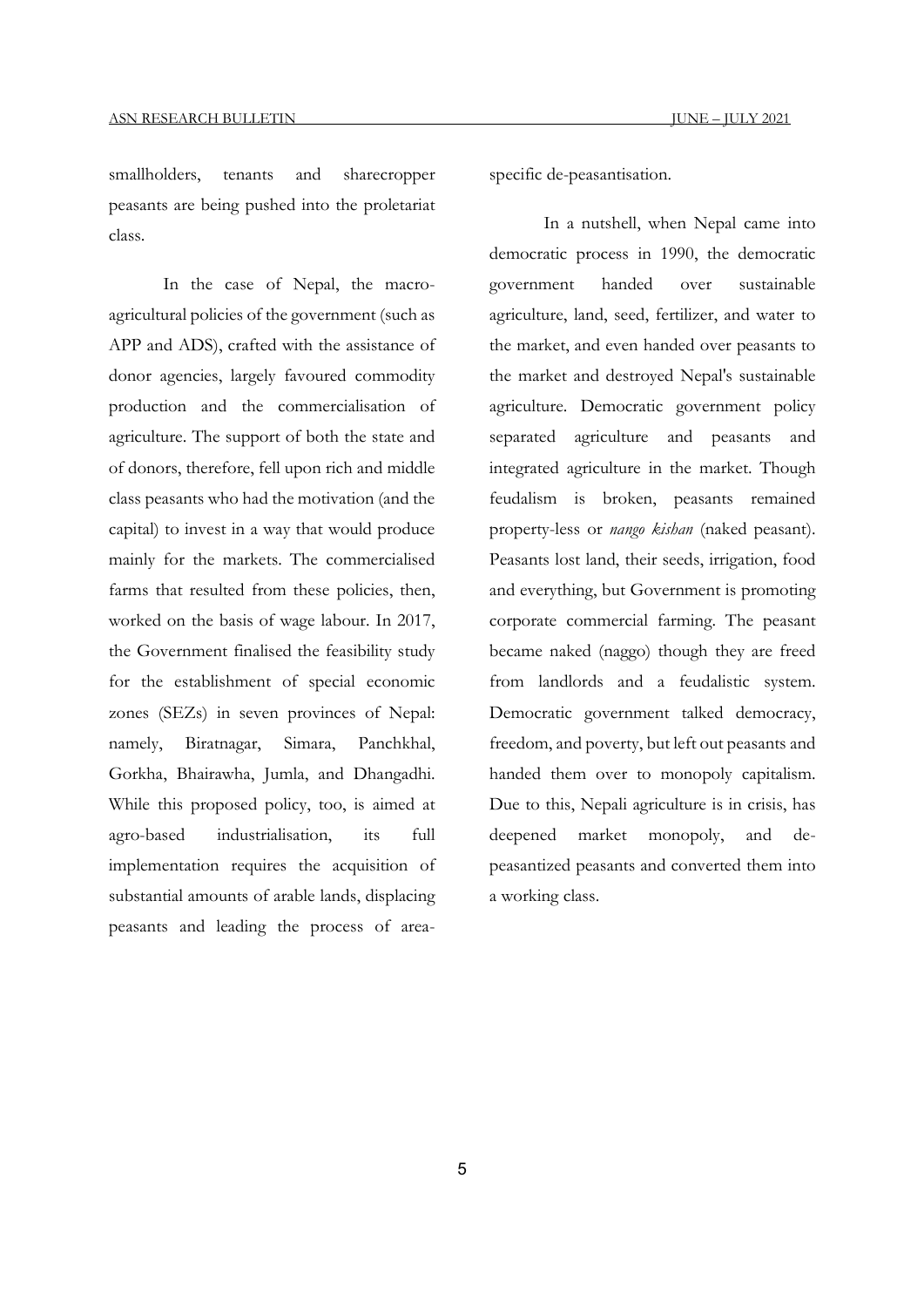#### **References**

1

- Ghimire, K. (1998). *Forest or Farm? Politics of Poverty and Land Hunger in Nepal.* New Delhi: Manohar Publication
- Koirala, B.P. (1987). *Economics of Land Reform in Nepal: Case Study of Dhanusha*. HMG-USAID-GTZ-IDRC-FORD\_WINROC Project Strengthening Institutional Capacity in the Food and Agriculture Sector in Nepal.
- Shanin, T. (1973). The Nature and Logic of Peasant Economy1: A Generalization*. The Journal of Peasant Studies.* Retrieved from http://www.tandfonline.com/loi/fjps20 on 15 April 2014
- Shrestha, N. (2001).*The Political Economy of Land, Landlessness and Migration in Nepal.*Nepal: Nirala Publications
- Sugden, F. (2013). Pre-capitalist Reproduction on the Nepal Tarai: Semi-feudal Agriculture in an Era of Globalization. *Journal of Contemporary Asia*. New York: Routledge, Taylor and Francis Group

Wang, G.C. (2010). *Fundamentals of Political Economy.* Lukhanow: Rahul Foundation.

<sup>i</sup> In the nutshell, 'peasants' are people who have direct access to agricultural land, and who rely upon their own regular participation in agriculture for their livelihood and engagement with the market - regardless of the status of their *de facto* or *de jure* ownership of the land. This understanding of the term 'peasants' thus includes landholders (who are themselves engaged in regular agricultural labour), tenants, sharecroppers, and semi-bonded labourers who are involved in agriculture on a regular basis with secure land tenure. The term 'peasant' does *not* include 'corporate farmers', landlords who are not involved in agricultural activities, and wage labourers who work in agriculture on an irregular basis, and are characterized by irregular access to land.

ii 'De-peasantisation' refers to a process marked by a decline in the proportion of the peasant workforce over time; the conversion of independent or autonomous peasants into dependent ones (for example, by turning them into agricultural wage labourers through dispossession of land); and a decline in the proportion of the agricultural output by peasants in the total agricultural output of a country.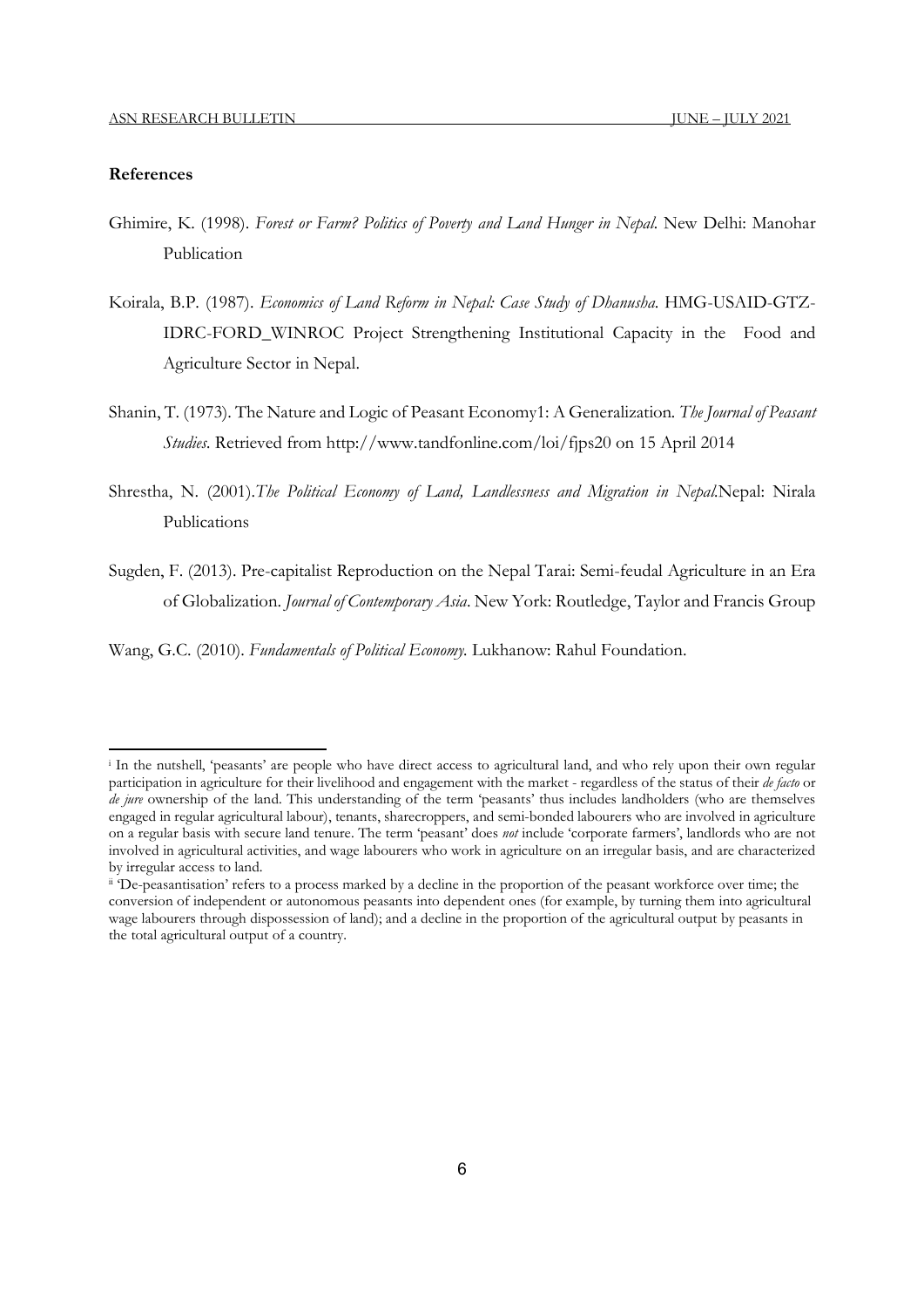## **COCOA CRUNCH IN GHANA: A COVID-19 PANDEMIC EFFECT AND OTHER FACTORS**

Gertrude Dzifa Torvikev<sup>1</sup> Faustina Obeng Adomaa<sup>2</sup> Bram Nana Safo Kyeretwie<sup>3</sup>

#### **This is Unprecedented! Historic!**

It's 4pm GMT at Amoamang, a community in the Wassah Amenfi West district of the Western Region, a leading cocoa producing region in Ghana. A cocoa Purchasing Clerk (known locally as PC or cocoa krakye) received a call and told the caller "I don't have money to buy your cocoa!" and ended the call abruptly. The PC looked frustrated as he received many calls within an hour, mainly from desperate cocoa farmers seeking to sell their cocoa beans. He told us that this has been the situation since mid-December, 2020. There's no money to buy cocoa. According to him this had led to tensions involving PCs, farmers and Licensed Buying Companies (LBCs), thereby affecting social relations within communities. A Field Officer of an LBC in the district stated , "farmers often sit from morning to evening waiting for PCs to receive their cocoa and process payment, but the PCs decline, because they do not want to compound their problems knowing very well that they will not be able to pay for the cocoa. This situation has never happened before!"

#### **Introduction**

**.** 

Historically, export commodity dependent countries experience extreme disruptions in their economies due to the global crises. This phenomenon has not spared agricultural producers who have been shown to be vulnerable to such volatilities. Although the impacts of COVID-19 on economies mimic older crises such as the great depression, economic recession and the oil crisis, it is distinct in its character. Under the ongoing COVID-19 pandemic, exporting countries are not only faced with declines in world

commodity prices, but also, shrinking of revenues generated internally which has deleterious effects on raw material export economies (Asante-Poku & van Huellen 2021). Such economies have had to endure a double whammy of both global and domestic level economic disruptions. Ghana earns an estimated US\$2 billion from cocoa exports annually. The sector also employs one million farmers among other contributions to the national economy. However, overall, a US\$2.5 billion decline in export earnings in Ghana has

<sup>&</sup>lt;sup>1</sup> Feminist Africa Journal, Institute of African Studies, University of Ghana

<sup>2</sup> PhD Candidate at Wageningen University, Netherlands

<sup>3</sup> Institute of African Studies, University of Ghana.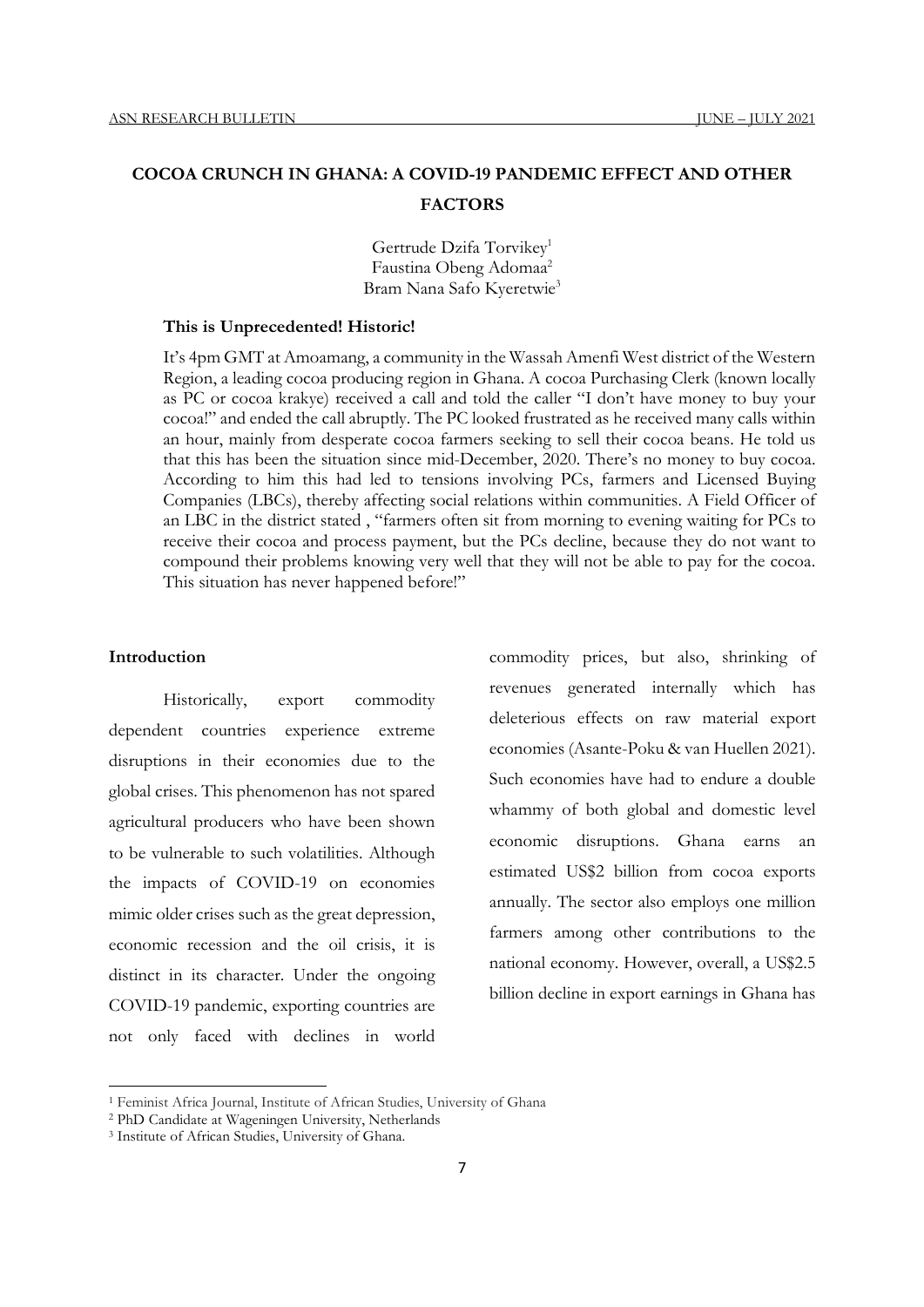been attributed to COVID-19 related trade disruptions, i particularly cocoa and oil.

The ebb and flow of cocoa production is in tune with global and domestic events. One expects the decline in cocoa prices in the wake of COVID-19 to affect cocoa sector revenue negatively. While in earlier crises that affected prices, farmers responded radically by boycotting the sale of beans, the systematic Figure 1: Cocoa Production in Ghana (2000-2021) production squeeze, income deflation and general poverty has meant that farmers are unable to take similar actions. Over the past 20 years, cocoa production has fluctuated (see Figure 1). Revealing commodity dependent production syndrome, the 2020/21 production figure increased over that of the previous season (Figure 1) amidst world cocoa price instabilities (Figure 2).



SOURCE: GHANA COCOA BOARD



Figure 2: World Cocoa Price (2010-2021)

SOURCE: TRADINGECONOMICS.COM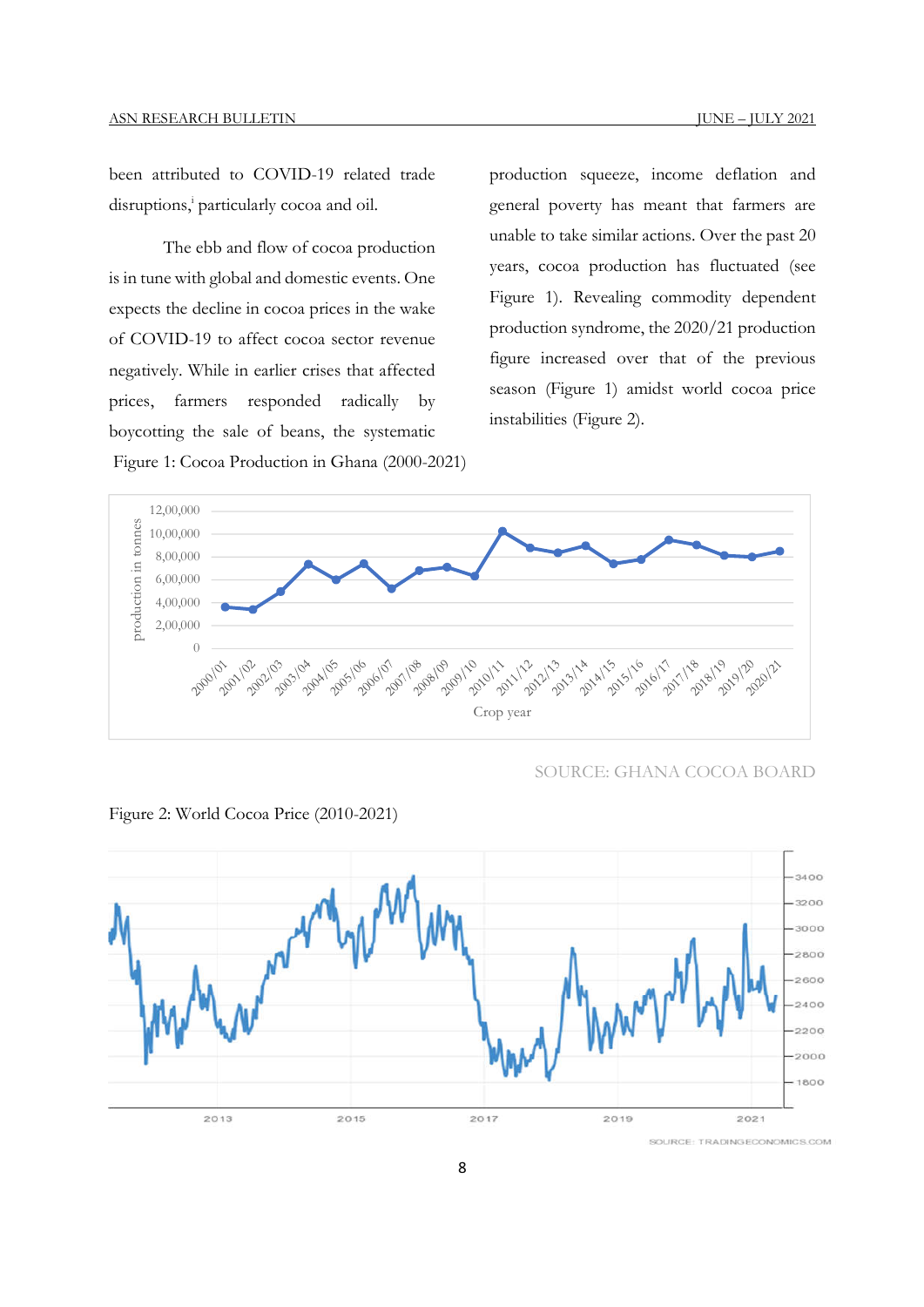The pandemic as a portal has triggered existing structural challenges in the cocoa marketing system which shook cocoa producing areas. The main objective of this piece is to link the global level problem of the pandemic to the politics that govern cocoa in Ghana and the ramifications of the crisis for producers and their households. We map the "cocoa crunch" within political economy perspectives by linking the current crises to the history of unequal exchange between Ghana and the multinational cocoa buying companies. We draw from Patnaik and Patnaik (2017) and Amin (1977) concepts on the perils of commodity production dependency in peripheral economies to explain the effects of COVID-19 on the cocoa sector and its wider ramifications on producing households.

## **Cocoa in Ghana: a crop with strong state presence**

Ghanaian state regulates its cocoa sector. Positive policies in the sector bring political gains while negative policies engender misfortunes. Successive post-independent regimes in Ghana overtaxed and relied heavily on cocoa for national budgets, sometimes to the detriment of cocoa farmers. Farmers received about 30-50% of the Free on Board (FOB) price of cocoa, reaching a low of 29% in 1983/84 season (Williams, 2009). This over taxation, coupled with corruption and bloated

cocoa sector employment with over 100,000 workers in 1980s, became a disincentive for production. Resultantly, during the 1980s, Ghana lost its position as the leading cocoa producer and fell behind Cote d'Ivoire and Brazil. Integral to Ghana's Structural Adjustment Programme (SAP) of the 1980s was the restructuring of the cocoa sector which led to producer price increases of over 70% of the FOB price, reduction of employees in the sector, and the partial liberalisation of the internal marketing of cocoa.

The British colonial government instituted a Cocoa Marketing Board in 1947 to regulate and market cocoa in Ghana, with local and foreign firms buying cocoa internally. After independence however, the government revoked licenses of all buying firms, giving the mandate to state-sponsored United Ghana Farmers Council which involved farmer cooperatives in all cocoa growing areas as buyers of cocoa. The hegemony of the cooperatives later collapsed amidst claims of corruption, political interference and inefficiencies. During the 1992/93 season, Ghana again restructured the internal marketing of cocoa.

Since 1992, the Cocoa Marketing Board which metamorphosed into the Ghana Cocoa Board (Cocobod) is mandated with the issuances of licenses to local and foreign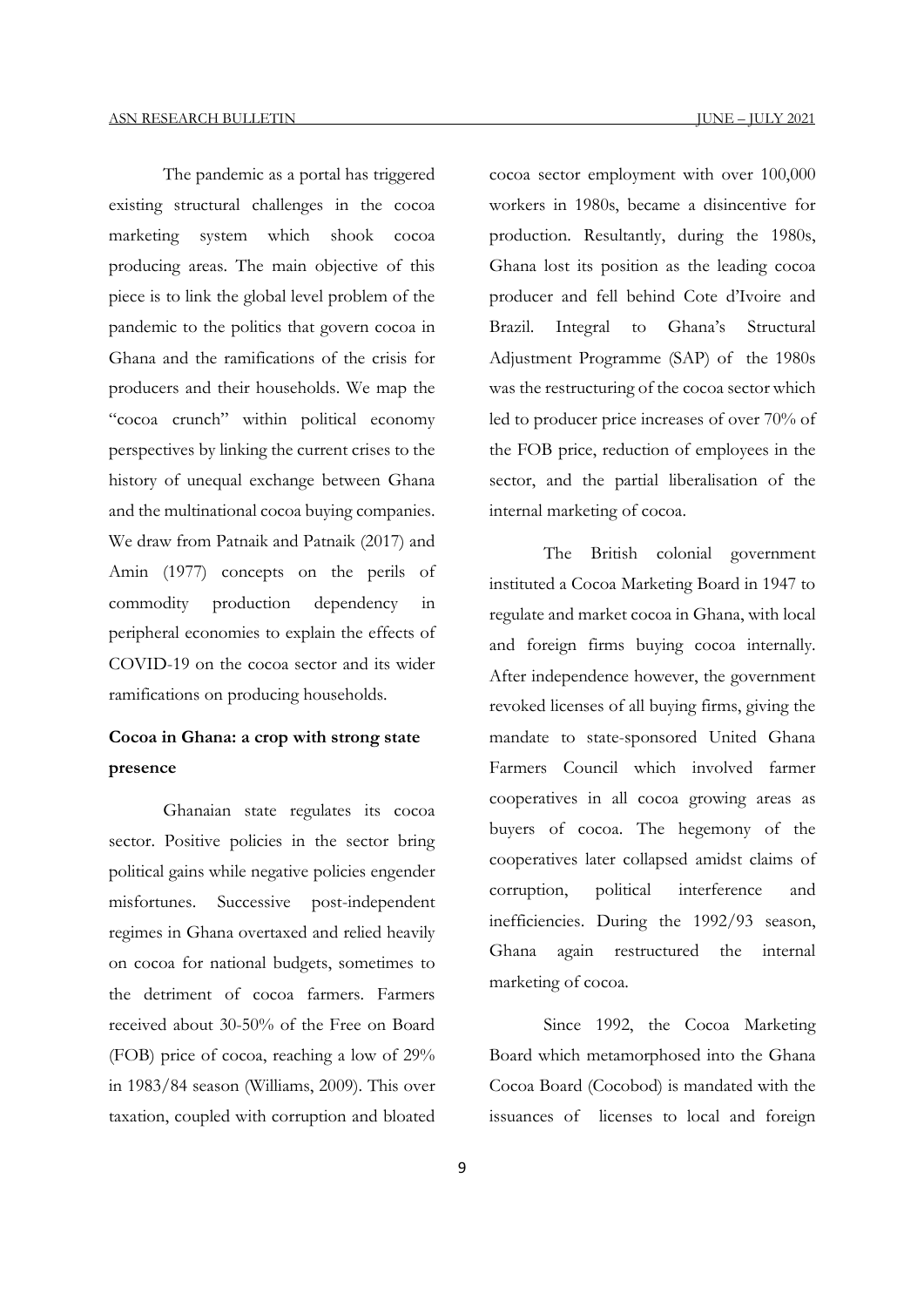buying firms interested in purchasing cocoa beans from farmers. The cocoa is purchased at a farm gate price fixed by the Producer Price Review Committee (PPRC). Licensed Buying Companies (LBCs) deliver all beans bought to the Cocoa Marketing Company (CMC), a subsidiary of Cocobod which is the sole exporter of Ghana's cocoa. CMC pays a fixed price to LBCs for the cocoa. Thus, LBCs do not compete on price; they maximise their profits based on turnover time and volumes of beans purchased. Foreign LBCs, largely multinational commodity trading companies such as Olam, Cargill, ECOM or subsidiaries of these companies such as Nyonkopa, a local subsidiary of the Barry Callebaut Group, are able to provide additional incentives to farmers. Thus, they buy more beans and currently dominate the internal marketing of cocoa in Ghana.

## **New policies, attractive cocoa producer prices and new challenges?**

Since the 1993/94 cocoa season, Cocobod runs an effective international borrowing system called the cocoa syndicated loan. This loan, secured at competitive rates to use as seed funds to buy cocoa, allows Cocobod to lend credit at lower interest rates when compared to bank rates. LBCs receive seed funds at the beginning of the season when producer prices are announced. Beginning 2020, however, the government started implementing a bill passed in parliament and ceased to provide seed funds to all foreign LBCs, but rather provided the financial resources to Ghanaian-owned LBCs to enhance their competitiveness.

The governments of Ghana and Côte d'Ivoire, the two leading producers of cocoa, also introduced an unprecedented premium of US\$400/tonne on the export price of cocoa called the Living Income Differential (LID), to be paid to farmers starting from the 2020/21 season. Stakeholders in the sector heralded the potential of this LID to reduce farmer poverty and improve their living conditions. However, there were concerns about measures put in place to ensure that the LID is directly paid to farmers. Concerns were also raised suggesting that by raising prices of cocoa exports from the two countries, buyers will simply source cocoa from other areas. The LID took effect on October 1, 2020. Soon after, reports emerged that the US confectionary giant Hershey, had already begun buying cocoa beans from the ICE Commodities Futures Exchange which offered a cheaper price with another buyer known as Mars also adopting a similar strategy (see Stanbury & Webb, 2021).

On September 24, 2020, the government of Ghana announced a new producer price of GHS 660 (US\$115) per 64kg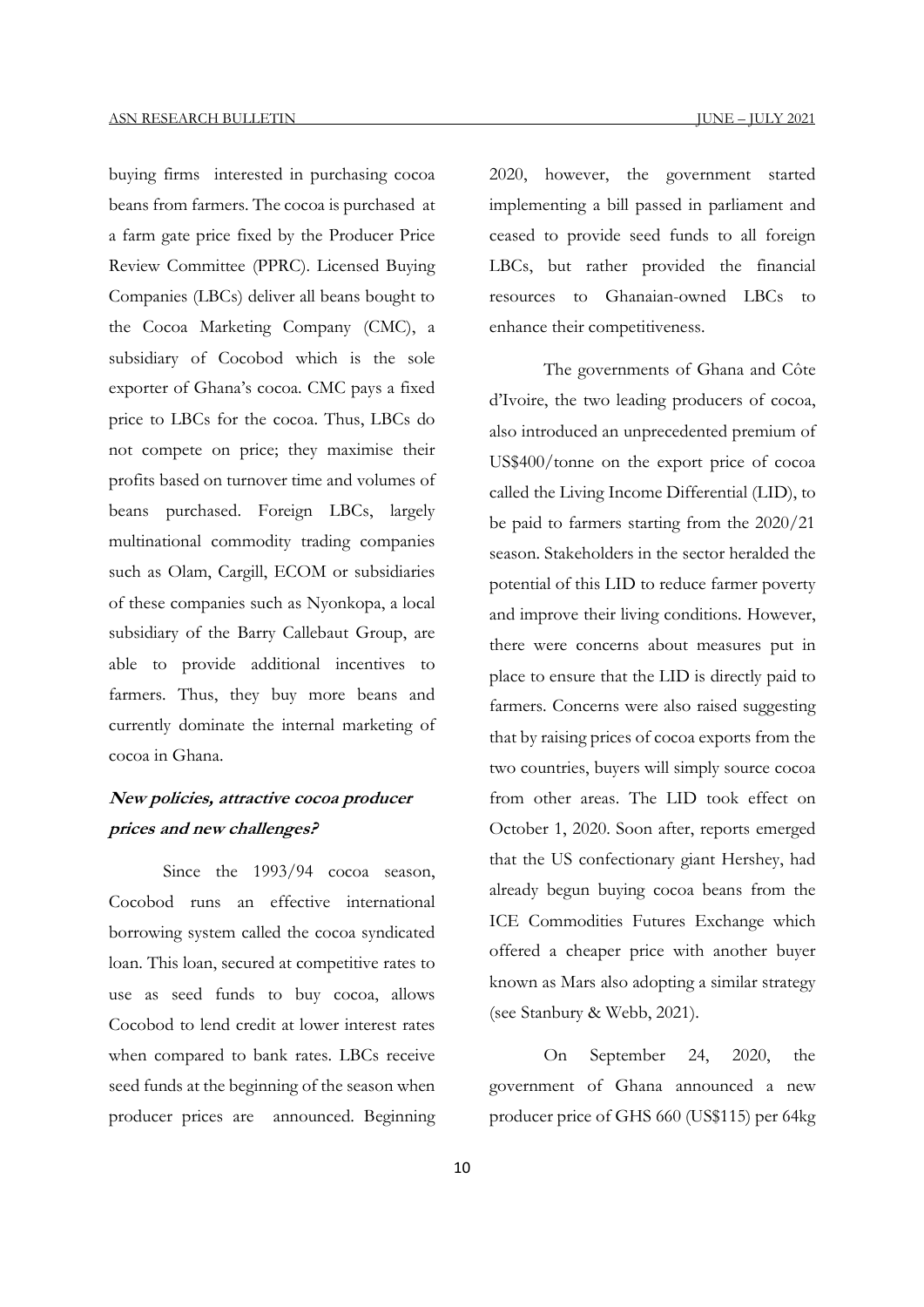bag of cocoa beans to take effect on October 1, 2020. The 28.4% increment, which is higher than the 8% increase over that of the year before, was as a result of the application of the LID. Occurring in an election year, the increment was expected to boost the electoral chances of the incumbent government in cocoa growing communities. However, the expectation was met with anguish, as reports of non-release of seed funds emerged from across the country. The Cocobod blamed the delay on constraints in accessing the pre-market syndicated loan due to COVID-19's effect on financial institutions globally. LBCs and purchasing clerks bemoaned the non-release of funds. This occurred in an environment where there was already mistrust in the sector with farmers accusing PCs of exploiting them through adjustments of cocoa weighing scales, under invoicing, underpayment of bonuses and premiums and usurious money lending (Baah, Anchirinah, Badger, & Badu-Yeboah, 2012).

#### **Cocoa in a Global Health Crisis**

Agrarian political economists argue that peasants' integration into capitalist production engenders exploitation and is fundamental to the pauperisation of rural producers. Historically, commodity producers in the global South suffer economic decline in times of global crisis that affect commodity prices (Patnaik and Patnaik, 2016). While

COVID-19 has affected cocoa prices, in Ghana, the non-release of funds for cocoa purchase is the main problem affecting cocoadependent communities. The problem is unprecedented in Ghana's cocoa sector since the restructuring of the 1992/93 agricultural season. A cocoa Purchasing Clerk in the Western region of Ghana who has worked for 15 years lamented, "this is my worst cocoa purchasing experience." Farmers, field officers of LBCs, and the opposition National Democratic Congress party, shared similar sentiments. Media reports have highlighted the socioeconomic impacts of the crisis on communities.

The local LBCs which were intended to benefit from the new policy are weaker now because they are incapable of securing funds to purchase cocoa. A few wealthier LBCs such as Yonkopa, a subsidiary of the Barry Callebaut Group continue to buy cocoa in their operational areas despite government's indebtedness, while others rely on their relationship with their corporate clients to secure funds. The few foreign LBCs which have purchased cocoa and supplied to government are yet to be reimbursed, as highlighted by this field officer:

> My company sent 500,000 bags of cocoa to CMC. We are yet to receive our money and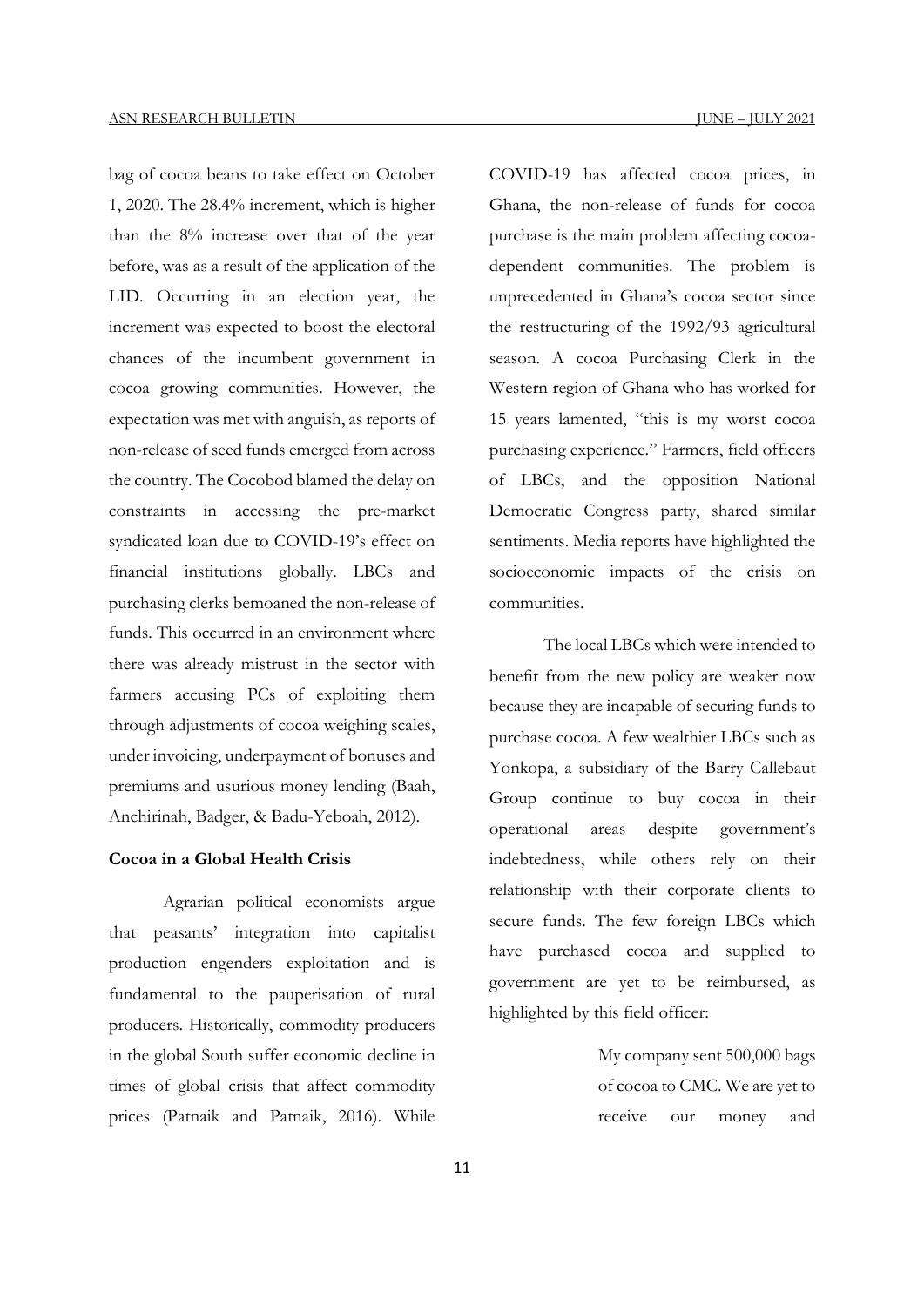overhead costs. The funds are locked up at the port and because of this, the company would not want to continue to invest its funds into buying new cocoa beans until the ones sent are paid (Western Region,  $27<sup>th</sup>$  February, 2021).

Now, loads of cocoa beans are stacked up in the port, depots, warehouses and homes. While farmers may have loyalty to specific LBCs and PCs, the current situation has triggered farmers' agency where loyalty is no longer considered, and cocoa is sold to whoever has money to buy. Longstanding ties between PCs and farmers are being severed, resulting in causalities in some communities as reported in Asmah Camp near Dunkwa On-Offin in the Central region.<sup>ii</sup> Agitations in cocoa growing communities across the country continue as farmers threaten to sell cocoa beans to Cote d'Ivoire, or their land to artisanal small scale miners.<sup>iii</sup> As a result of the payment crisis, the National Association of Ghana Cocoa Marketing Clerks has cautioned its members to stop buying cocoa on credit until the LBCs pay for the beans already bought on credit. iv The Association is also using the opportunity to push for better working conditions for members and to expand their role and prospects in the cocoa value chain.

While farmers are entrusting cocoa beans in the hands of trusted PCs, knowing they have no use for them, the latter must bear the risk of decline in quality. With poor storage facilities, PCs bear the cost of poor quality cocoa beans (Manikin-Babion, 2019).

## **The Social Reproduction Crisis in Households**

In 12 communities visited by the authors between February and March 2021, men confirmed the problem of cocoa production syndrome which made them onestream income earners. Thus, amidst the payment crisis is also a social reproduction crisis, raising the question of how cocoa growing households reproduce themselves. In a Focus Group Discussion at Nkrankrom in the Wassah Amenfi District of Western Region, the men stated: "our wives are taking care of the households. We are not ashamed to say this." Female cocoa farmers are equally affected by the delay in the release of funds for cocoa purchase, however, the burden of feeding households falls on them, as has been in peripheral economies (Deere 1976; Mies, 1986). Women have now intensified their trading activities to feed cocoa reliant households. Farmers detailed hardships faced in households when they said "we suspended Christmas" and "when schools reopened in January, we were very hot."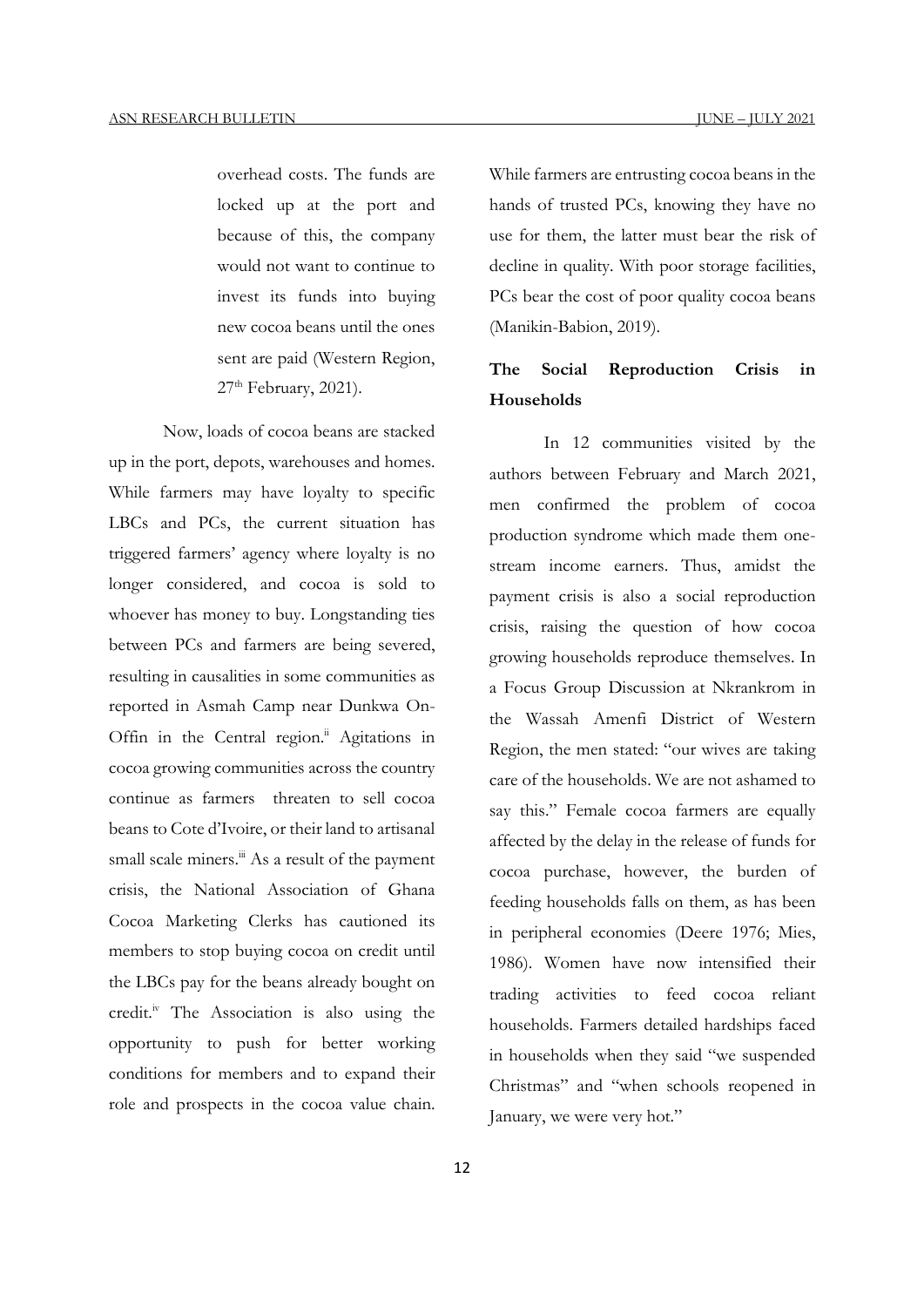A field officer of a LBC, indicated that the situation is pushing many farming households into extreme poverty and further argued that although there is Free Universal Compulsory Basic Education (FCUBE), Free Senior High School Education and School Feeding Programmes, these are not enough to replace real incomes that farmers need to improve their livelihoods. Parents still need to provide many items for their children to enable them go to school. The crisis is described as "a big blow" to farmers.

## **Conclusion**

The 2020/2021 cocoa season will remain in the annals of crop production as an "annus horribilis." The COVID-19 pandemic, which has affected global commodity prices, has had an adverse effect on Ghana, a commodity export dependent country. While

this is generally the case, cocoa farmers are also battling with the state bureaucracy and politics that governs the crop in the country. The implementation of a new policy in cocoa marketing which was meant to support local LBCs has not materialised and the delay in the release of funds to LBCs has resulted in a social reproduction crisis. The long delay in release of seed funds has affected farming households that are already dealing with other weighty challenges in the cocoa sector. While the Ghanaian state has kept mute over the problem, cocoa purchasing clerks who aggregate cocoa on behalf of LBCs are blamed for the crises. Frosty relations are developing between PCs and farmers while in the meantime, women have to intensify their livelihood activities to provide for their households.

#### **References**

Amin, S. (1977). *Unequal development: an essay on the social formations of peripheral capitalism*. New York: Monthly Review Press.

Asante-Poku, N.A & van Huellen, (2021). Commodity exporter's vulnerabilities in times of COVID-19: the case of Ghana. *Canadian Journal of Development Studies,* 42:1-2, 122-144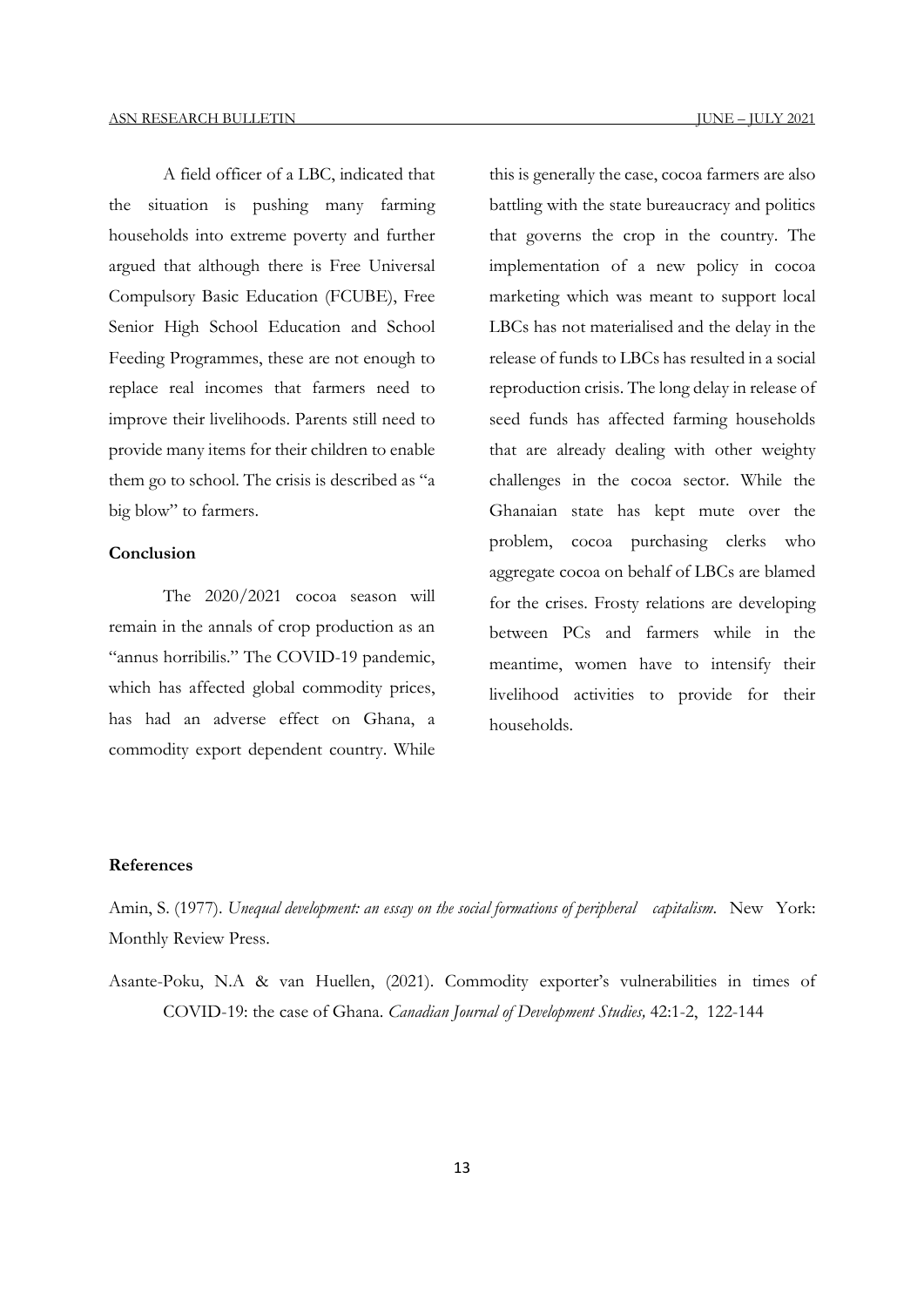Baah, F, Anchirinah, V, Badger, E & Badu-Yeboah, A. (2012). Examining the cocoa farmerpurchasing clerk relationship in Ghana. *Global Journal of Science Frontier Research Agriculture and Veterinary Sciences,* 12 (11), 44-52

Deere, C.D. (1976). Rural women's subsistence production in the capitalist periphery. *Review of Radical Political Economics*, 8(9), 9-17

Manikin-Gabion, R. (2019). Investigating the challenges of cocoa purchasing process on the income and livelihood of District marketing officers and purchasing clerks. MSc thesis submitted to the University of Ghana Business School, Legon.

Mies, M. (1986). *Patriarchy and accumulation on a world scale: women in the international division of labour.*  London: Zed Books Ltd

Patnaik, U & Patnaik, P. (2017). *The theory of imperialism*. New York: Columbia University Press

Stanbury P. & Webb T (2021). Cocoa and smallholders: the living lncome differential is a failure, so where next? Available at. http://sustainablesmartbusiness.com/cocoa-andsmallholders-the-living-income- differential-is-a-failure-so-where-next/

Williams, T. (2009). An African success story: Ghana's cocoa marketing system,

(318). IDS Working paper, Issue 318. Available at:

**.** 

https://onlinelibrary.wiley.com/doi/epdf/10.1111/j.2040- 0209.2009.00318\_2.x ( Accessed, May  $10^{th}$ , 2021).

<sup>i</sup> https://www.ghanaweb.com/GhanaHomePage/business/Ghana-s-export-earnings-decline-by-US-2-5-billion-due-tocoronavirus-1213759

ii https://mybrytfmonline.com/angry-farmers-attack-cocoa-clerk-with-cutlasses-for-failing-to-pay-them/

iii https://www.ghanaweb.com/GhanaHomePage/NewsArchive/Galamsey-or-Cote-d-Ivoire-Cocoa-farmers-threatengovt-1243927

iv https://www.ghanaweb.com/GhanaHomePage/business/Suspend-cocoa-credit-Cocoa-Clerks-Association-tomembers-1243495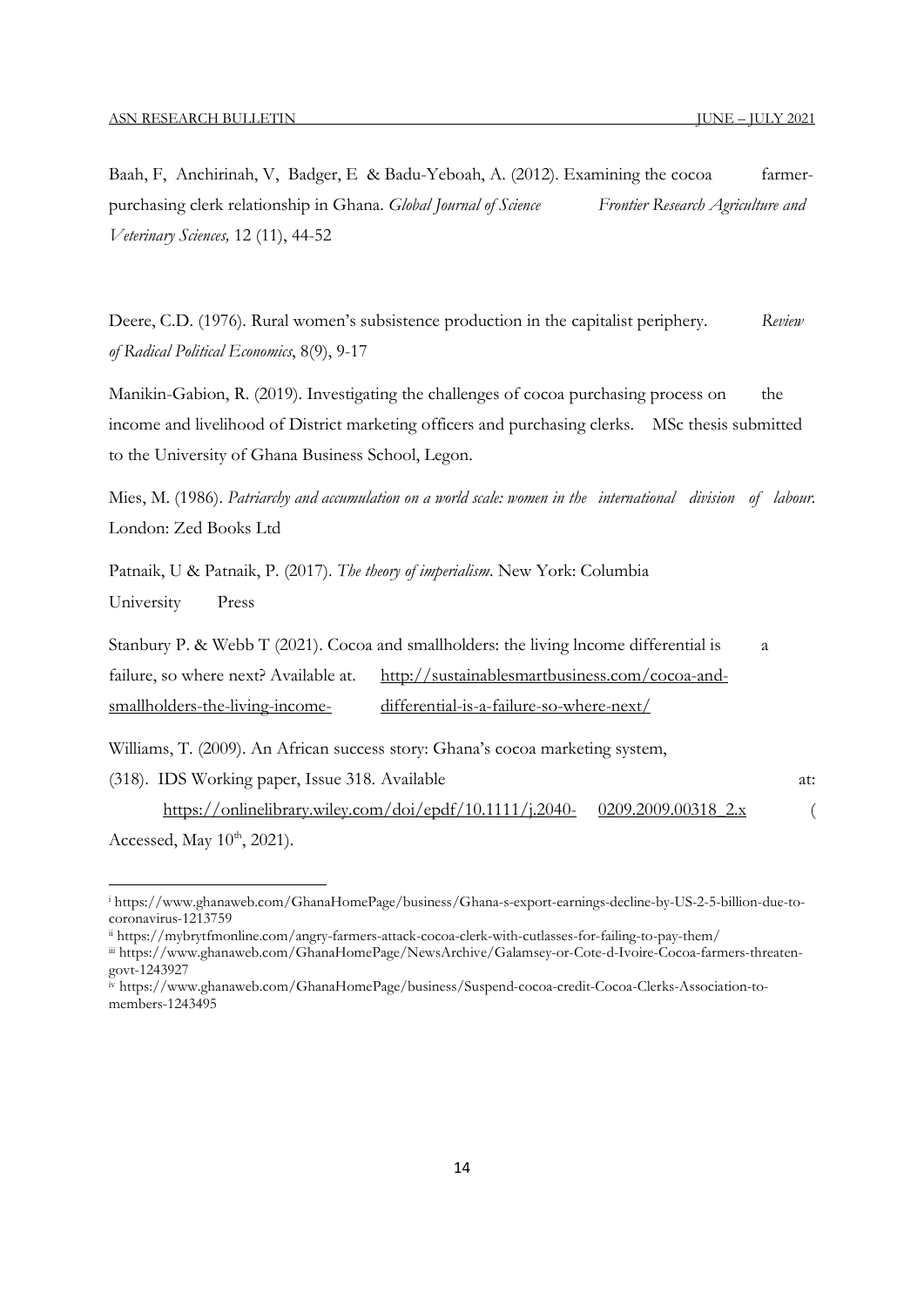## **RESPONDING TO THE CRISIS OF COVID-19 (AND CAPITALISM): LAND DEFENCE OF MAYA VILLAGERS IN THE FACE OF STATE-SPONSORED DISPOSSESSION AND FOOD SYSTEM SHOCK1**

Filiberto Penados<sup>2</sup> Shelda-Jane Smith<sup>3</sup> Jamala Alexander<sup>4</sup> Levi Gahman<sup>5</sup>

This briefing provides a situated glimpse of the COVID-19 realities faced by Indigenous communities and land defenders in Latin America and the Caribbean. Via focusing on the experiences of Maya villagers and organisers in Toledo District, Belize, we bring together local knowledge, grassroots insights, and social movement-generated data on what the pandemic has produced apropos food system shock, escalations in attempted land grabs, and state-sanctioned violations of Free, Prior, and Informed Consent. We begin with a broad overview of how the coronavirus outbreak has affected food systems across Latin America and the Caribbean whilst recognising the prevailing role the corporate food regime continues to play in agricultural production and movements for food sovereignty. We then detail a recent flashpoint land conflict in rural southern Belize during which Maya farmers

1

and forest guardians documented government-sponsored encroachments onto communally held Maya lands without consultation. In sum, via a place-based vignette, our piece aims to raise critical consciousness about broader land and food system struggles that differing agrarian-based Indigenous, Afrodescendant, and peasant communities are engaged in across Majority World contexts.

# **Indigenous Realities under COVID-19 and the Corporate Food Regime**

Whilst there is more than enough food across the planet to feed the entire world's current population, food insecurity and struggles for food sovereignty continue to pose persistent challenges across a multitude of present-day societies. This is especially true for Indigenous,

<sup>1</sup> Disclosure: This work was supported by the Heritage, Dignity, and Violence Programme of the British Academy under the UK's Global Challenges Research Fund (Award: HDV190078).

<sup>2</sup> Chair of the Julian Cho Society and technical advisor to the Toledo Alcaldes Association and Maya Leaders Alliance. His research focuses on Indigenous future-making.

<sup>&</sup>lt;sup>3</sup> Shelda-Jane Smith's research focuses on the conceptual, social, and political dimensions of contemporary psychology and biomedical practice, with an emphasis on youth agency and wellness.

<sup>4</sup> Community volunteer working on issues of sustainable development and planning with a focus on promoting environmental justice from a Caribbean perspective.

<sup>5</sup> Focuses on emancipatory praxis, environmental defense, and engaged movement research. He is author of *Land, God, & Guns: Settler Colonialism & Masculinity* (Zed Scholar).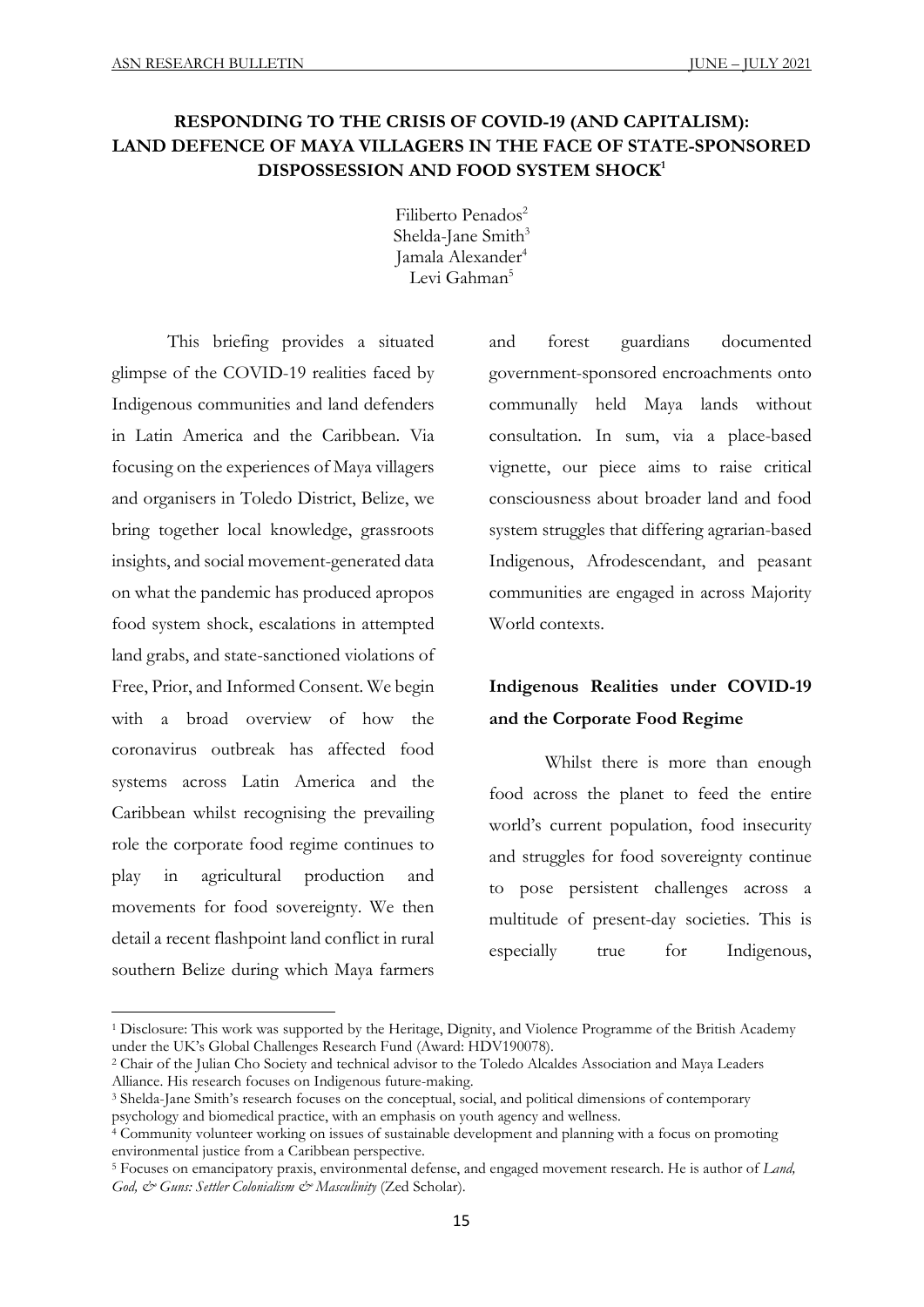Afrodescendant, and peasant communities in the Majority World who have historically been the targets of colonial dispossession, institutionalised racism, and in more recent times, extractivist "development" agendas. According to the International Labour Organisation, the COVID-19 pandemic has forced nearly three billion people into either full/near unemployment, which has resulted in higher rates of food insecurity. Locking down a country, while necessary to mitigate spiking infection rates, can also cost a given nation up to three percent of its respective GDP per month, which negatively affects social welfare provisioning.

For the sake of simplicity, we are defining food insecurity as a lack of physical, social, and economic access to safe and nutritious food that meets the dietary needs of any given individual and/or community. Food sovereignty, on the other hand and drawing from *La Via Campesina*, is "the peoples' right to determine their food and agricultural systems and the right to produce and consume healthy and culturally appropriate food." Factors such as dispossession, poverty, lack of access to land and/or seeds, political-economic instability, armed conflict, forced displacement, extractivist-driven environmental degradation, disasters, and erratic seasonal changes related to shifting climate patterns all exacerbate food insecurity and foreclose possibilities for food sovereignty. Indeed, the

COVID-19 pandemic has exposed the corporate food regime's inherent inability of to "feed the world" while simultaneously aggravating the enduring problems of food insecurity, hunger, and malnutrition. Subsistence-based rural communities, in particular Indigenous and Afrodescendant groups, are experiencing the deleterious upshots of the pandemic disproportionately.

For example, across Latin America and the Caribbean, numerous Indigenous communities are still not receiving the healthcare assistance and economic support they require to ameliorate the vulnerable conditions they have been placed in. COVID-19 has also led to lockdowns, which restricts the movement of people and hinders the practice of traditional agroecological farming techniques such as swidden agriculture. Lockdowns across the region have included strict health protocols, police enforcement, and the prohibition of freedoms to enter or exit certain geographic areas. While necessary to prevent spread of the virus, the level of lockdown intensity has varied across the region and the measures put in place by several governments have not taken the livelihood strategies and unique specificities of agrarian-based Indigenous and Afrodescendant groups into account.

In turn, there has been a pattern of lockdown implementations, relaxations, and renewals that have generated myriad hardships for rural subsistence-based groups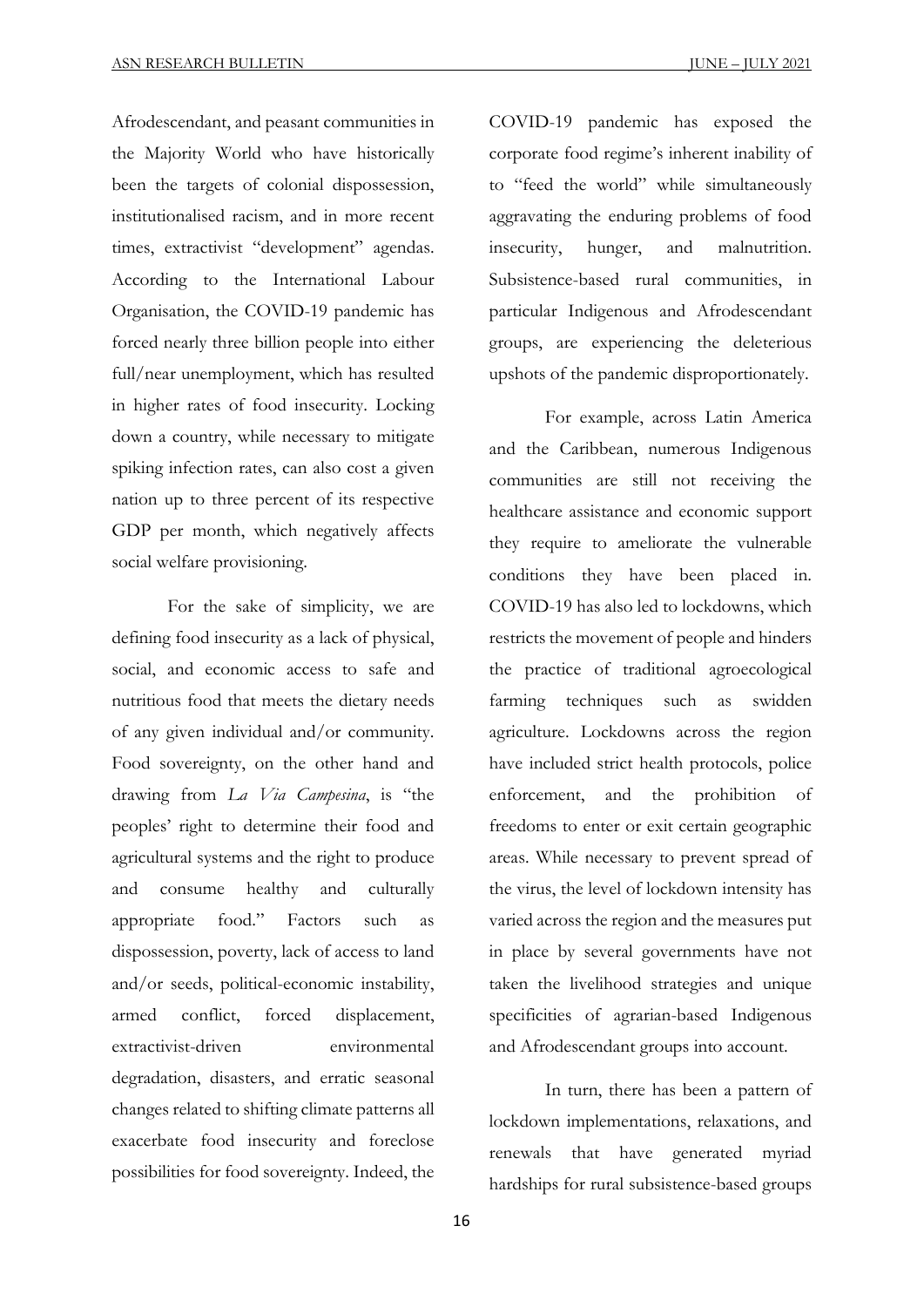with community-based economies and who collectively organise to grow and share food and/or guard forests. Notably, Indigenous and Afrodescendant peasant groups across the heterogenous region, even prior to the pandemic, faced increased risk of ill health due to malnourishment as a result of living in isolated areas where once communally held lands have been privatised and access to government resources and medicine has always been low or non-existent. Some states have even used the crisis as an opportunity to grab land. Considering these realities will hold firm until a vaccine arrives across the Majority World and is distributed evenly to communities who have been placed at disparate risk, it is obvious that the virus poses a serious threat to the livelihood strategies of people who live off the land, as well as both local and global economies.

## **The Political Economy of the COVID-19 Pandemic**

The impact of COVID-19 on the global political economy, regional food systems, and agrarian communities has been devastating. In several countries across the Majority World, including Latin America and the Caribbean, measures put in place to contain the virus have not only affected the supply of food products, but have also led to a shift in market structure, composition, and demand. Food system disruptions induced by the pandemic are being manifested in three direct ways: (1) impacts on production and

incomes; (2) shifts in demand; and (3) disruptions to supply chains.

Regarding the influence on production and income in Latin America and the Caribbean, limits placed on mobility due to lockdowns are contributing to labour shortages across the agricultural sector, particularly those characterised by seasonal labour demand or that require labourintensive production. This carries impacts on harvesting processes and can lead to production and wage losses and/or market shortages. Moreover, the pandemic is negatively affecting the availability of necessary system inputs such as seeds, fertilisers, machinery, and capital. These losses are compounded by reduced off-farm incomes and restrictions that prohibit the collective work and exchange of seeds, crops, and food that is common amongst peasant societies.

In the case of consumption patterns, economic shocks induced by the pandemic are expected to reduce overall demand, particularly for higher-value products. The closure of restaurants and other foodservice providers has caused market contraction. Many anticipate these shifts will lead to longterm changes in dietary habits and consumer behaviour, as well as adjust production and distribution patterns. Notably, in Latin America and the Caribbean, these economic and food system shocks are more challenging for small-medium-size enterprises, cottage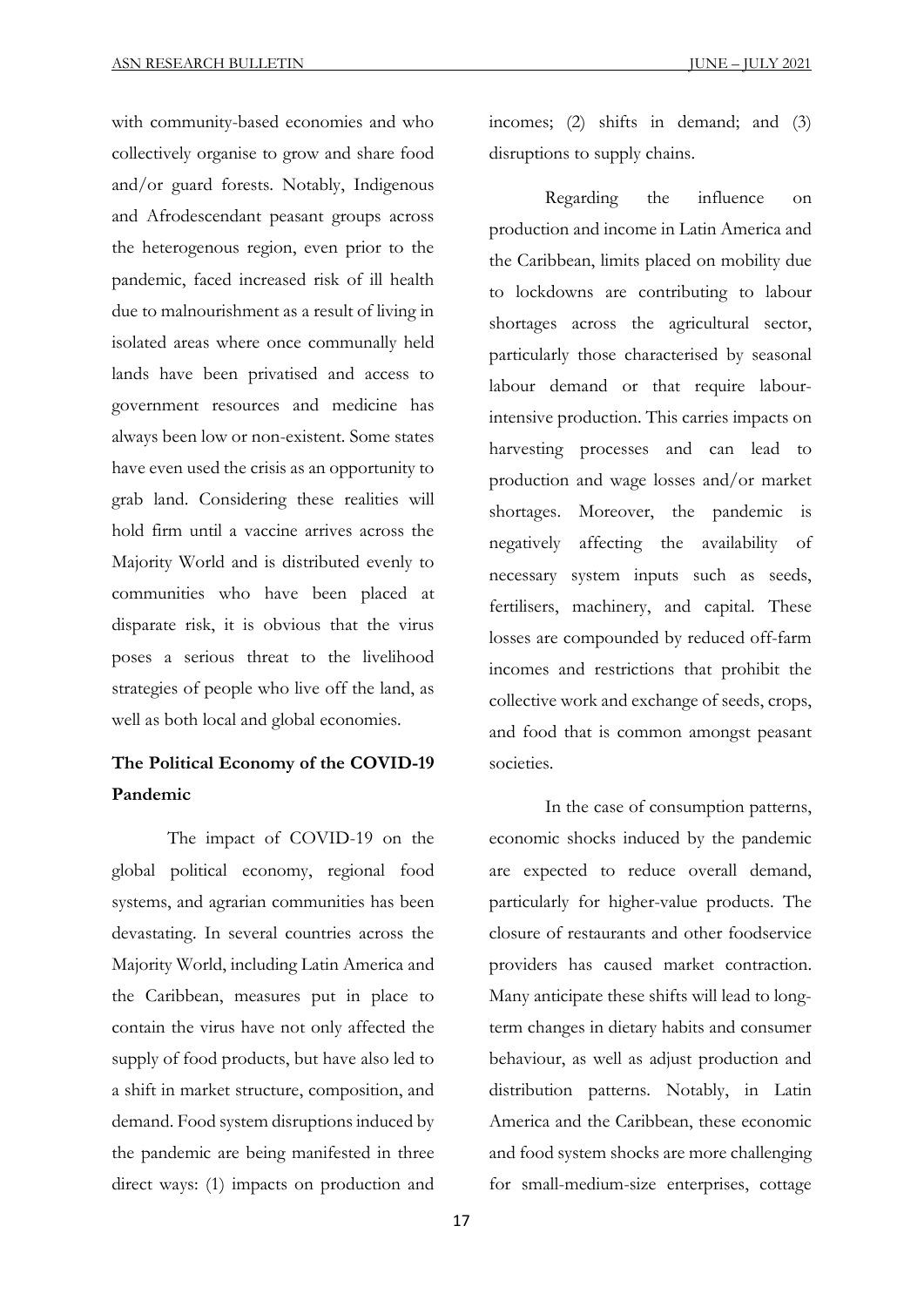industry owners and subsistence-based farming communities. Rather ironically, several global markets-focused organisations like the Organisation for Economic Cooperation and Development have noted the hardships generated by pandemic also present "new business opportunities" for farmers to explore.

The pandemic and attendant lockdowns have caused disruptions to supply chains across both the global corporate food regime and localised social and solidarity economies. Detrimental impacts continue to be felt across differing workforces, ranging from the physical symptoms associated with COVID-19 to negative mental health effects spurred by isolation, depression, and anxiety. Economically, health-related impacts have led to reduced productivity and added costs related to the implementation of more strident health and safety requirements. Moreover, lockdowns are anticipated to have major effects on the provision of safety, quality, and certification checks that are required for trade and the shipping of produce. In addition, COVID-19-induced border closures and conveyance checks are causing delays to transport services, which is having ruinous effects on perishable products like seafood, fruit, and vegetables.

In short, the fallout(s) of the pandemic––and more readily corporate food regime–– in 2020 began suddenly and continue to carry devastating repercussions.

Food insecurity, malnutrition, and hunger emergencies are raging across dozens of countries and food riots have already occurred in India, South Africa, and Honduras. Less attention, however, has been paid to state- and corporate-sponsored land predation that has coincided with the pandemic. On this front and amidst the multiple crises prompted by COVID-19 (and arguably capitalism), several states have reacted with authoritarianism and militarised repression. As a response, peasant movements and political activists from all over the Majority World continue to both document and resist the violations of human and land rights they are experiencing. The Maya communities of Toledo District, Belize provide one such example. Notably, even after the Maya's watershed 2015 Caribbean Court of Justice land rights victory and during a global pandemic, the Government of Belize (GOB) is still attempting to grab Indigenous lands.

# **Crisis as Opportunity: Land Predation and the Capitalist State**<sup>i</sup>

According to a press release issued by the Maya Leaders Alliance (MLA) and Toledo Alcaldes Association (TAA) in early November, during late October several Maya villages in Toledo District, Belize reported that speculators were illegally opening survey lines in an attempted land grab. Several of the lines, which were established without Free, Prior, and Informed Consent (FPIC), cut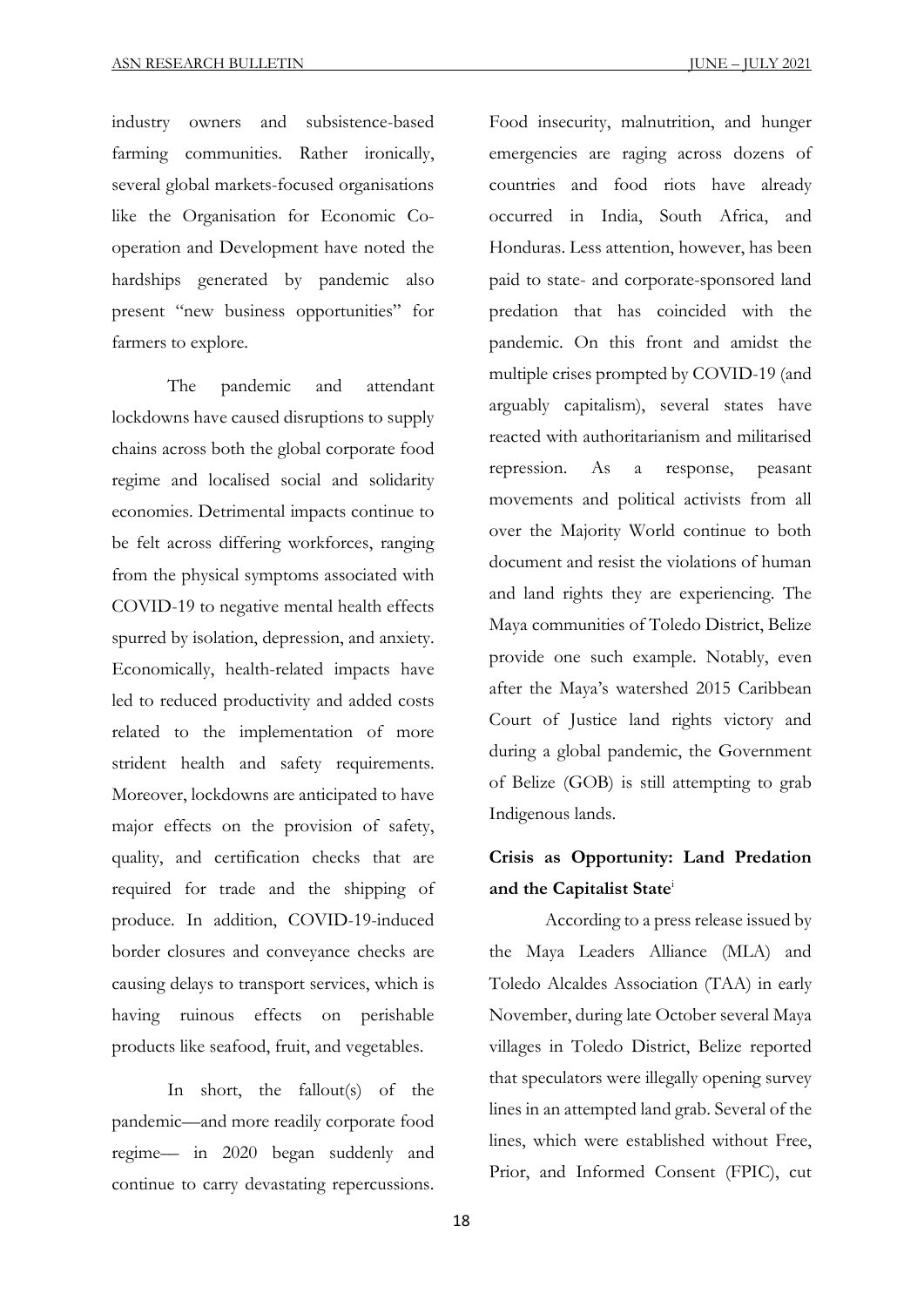through forests, corn and cacao fields, and the living spaces and homes of Maya families. State-sanctioned FPIC violations against Q'eqchi' and Mopan Maya communities have been documented and ongoing for decades.

The most recent encroachments are occurring five years after the Maya won an unprecedented legal victory in the Caribbean Court of Justice (CCJ) regarding the recognition of Indigenous land rights. The 2015 CCJ decision affirmed that communal land tenure of Maya communities is commensurate with property rights found in the Belizean constitution. Since the ruling, however, the GoB has been non-compliant and refused to engage in meaningful processes of delimiting and protecting Maya lands, which are conditions of the CCJ order.

Investigations led by Maya Alcaldes (traditional leaders) into the recent unauthorised surveying revealed that those involved include foreign parties, non-Maya individuals from outside of Toledo District, and speculators from southern Belize. Surveyors were claiming as many as 30 and up to 400 acres of land, which contravenes the 2015 CCJ order, not to mention the United Nations Declaration on the Rights of Indigenous People (UNDRIP), which the GoB voted to adopt in 2007. Land predation of this nature, which violates FPIC, has historically facilitated dispossession,

corporate extraction, and environmental damage to Maya lands.

## **Cease and Desist: The Maya Response**

Upon being alerted of the incursions by village leaders, the MLA and TAA issued a formal statement reminding the GoB that it is legally obligated to:

> ...cease and abstain from any acts, whether by the agents of the government itself or third parties acting with its leave, acquiescence, or tolerance, that might adversely affect the value, use, or enjoyment of the lands that are used and occupied by the Maya villages, unless such acts are preceded by consultation with [Maya people] in order to obtain their informed consent.

In an interview shortly after the encroachments were reported, Maya land defender and MLA spokesperson, Cristina Coc, pointed out that the spike in FPIC violations were coinciding with the run-up to the recent national election in Belize, stating:

> There's always been incursions on Mayan land, this is exactly why we went to the courts (CCJ) to seek affirmation of protection. At the same time, however,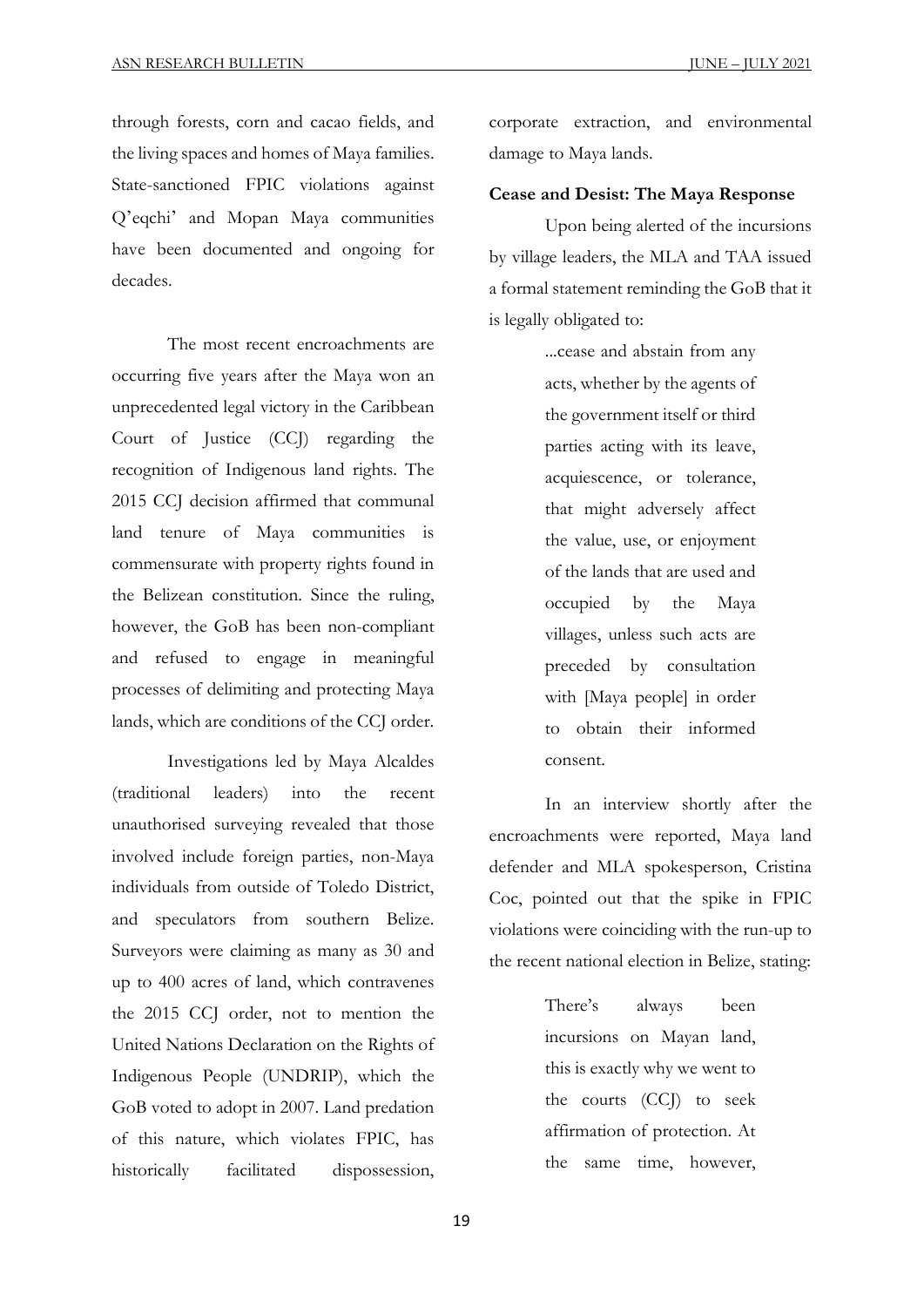there is an alarm because there has been an increase in the volume and frequency of land surveying right now in Toledo District in the last hour before election. And so one has to ask the question whether or not it is politically motivated, and whether or not it is related to what we have seen historically in Belize, where around campaign time politicians offer land in exchange for votes…we hope that the government will address these ongoing violations, which are in direct conflict with the CCJ order and we denounce these actions.

Upon denouncing the attempted land grabs at a hearing before the Inter-American Commission of Human Rights (IACHR), the MLA and TAA submitted a request for precautionary measures against the GoB to halt all illegal activity. Rather than being an isolated issue related to the ownership of private property, movement activists reiterated that grabbing communal Maya lands poses a grave threat to the material wellbeing and cultural survival of O'eqchi' and Mopan people who are experiencing the slow violence of dispossession and extractivism.

In short, this is a story about Indigenous resistance to ongoing assertions of (post)colonial power, capitalist logics, and Western worldviews. Evidence of this is made clear given the GoB is based upon a Westminster model of governance imposed by British imperialists that has failed former colonies all over the world. Moreover, the GoB has a track record of abetting multinational corporations while repudiating Indigenous people's claims to communal land ownership, notions of complex tenure, and right to self-determination.

## **Denial and Disavowal: The State Response**

The GoB's response to the Maya came on October 30th. While Patrick Faber, leader of the then ruling United Democratic Party, admitted that, in accordance with the CCJ decision, the presence of surveyors without the consent of the Maya would indeed be illegal, he dismissed the allegations by the Maya and Coc by stating:

> I listened very carefully as Miss Coc spoke and there is no evidence to that [surveying] happening…again, if indeed the land that she says people are surveying is the communal land that has been awarded to the Mayan people in that area as their customary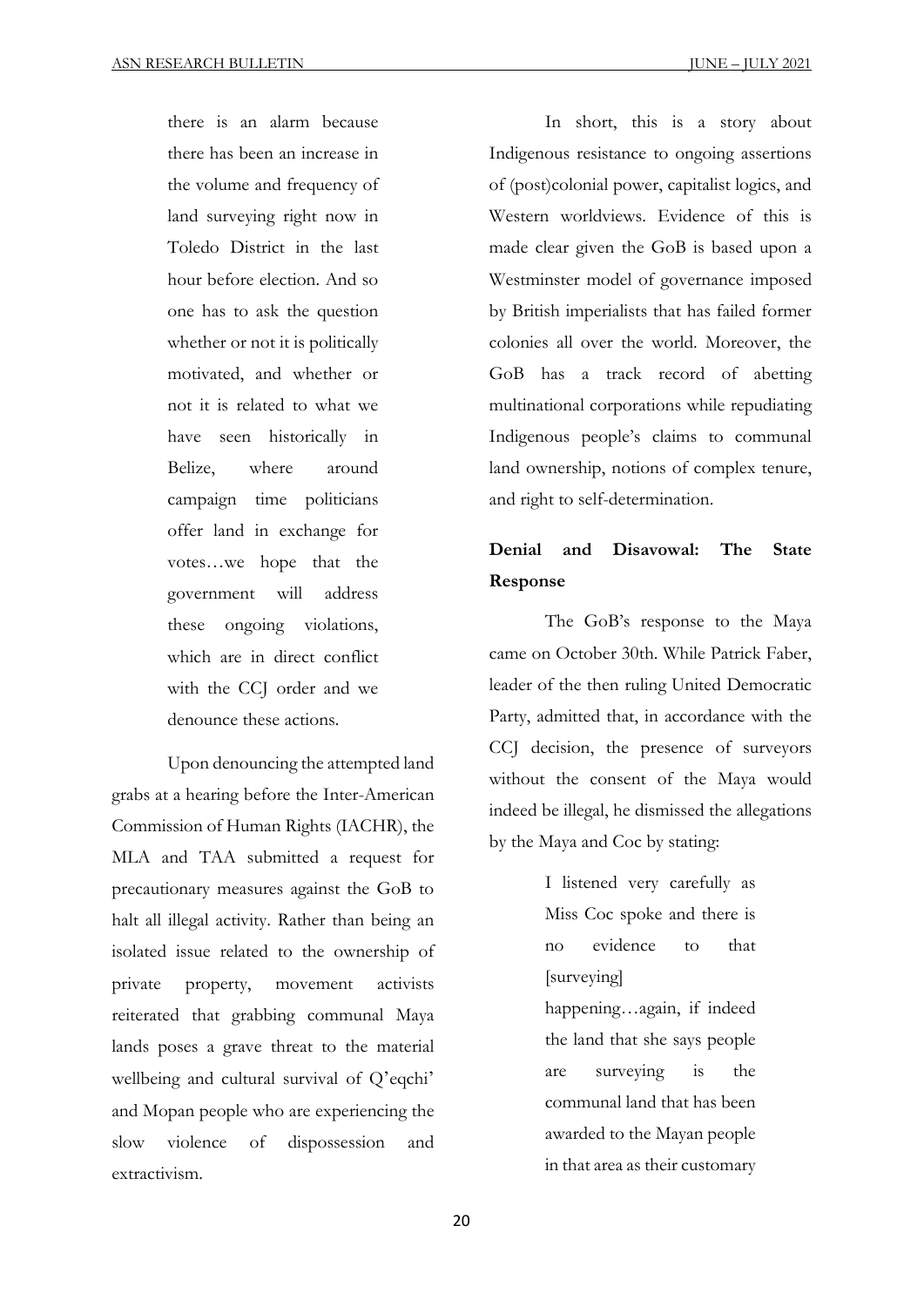land, then that cannot happen. So, everybody would know that is the case and then they will have a case in court if that is the point if that is true. But I don't have any evidence that that is happening and it is apparent to all who is listening to what she said that she doesn't have any evidence. She is only telling you what she saw and what people reported is happening but no concrete evidence of anything happening.

Despite the Maya issuing written reports with photographs to both the Lands and Surveys Department and Attorney General, the GoB rejected the claims by suggesting there was no evidence. Incidentally, for nearly a year in 2015-2016, Coc, along with 12 other Maya activists, were detained, jailed, and dragged through the courts by the GoB after protecting a sacred heritage site against similar incursions. Despite the criminalisation, all the charges levied against the Maya environmental defenders were eventually dismissed.

Similar to Faber's response, on the same day, Belize's Attorney General, Michael Peyrefitte, made the following statement, directed at Coc:

…if you have a legal issue ma'am, go dah court. To me, you don't really have a legal issue because if you had a real legal issue, you would go to court, you wouldn't go to the media. But they are hoping that they could cast enough doubt on the situation that will make the government look bad…that [CCJ] consent judgment states in there clearly that no part of this consent judgment affects the sovereign authority of the GoB and the people of Belize. In short then, that area da noh wahn separate country, you know, that is still a part of Belize. They may not like to hear that, but that's the case. So, nothing can stop the executive of the country to do what it feels like it needs to do for the betterment of the country.

The Attorney General's response ignores the actual allegations being made against the GoB. Instead, Peyrefitte suggests the encroachment claims are irrelevant because "they want their own country," which is a rhetorical attempt to undermine both Coc's credibility and the validity of the reports issued by Maya Alcaldes. Not only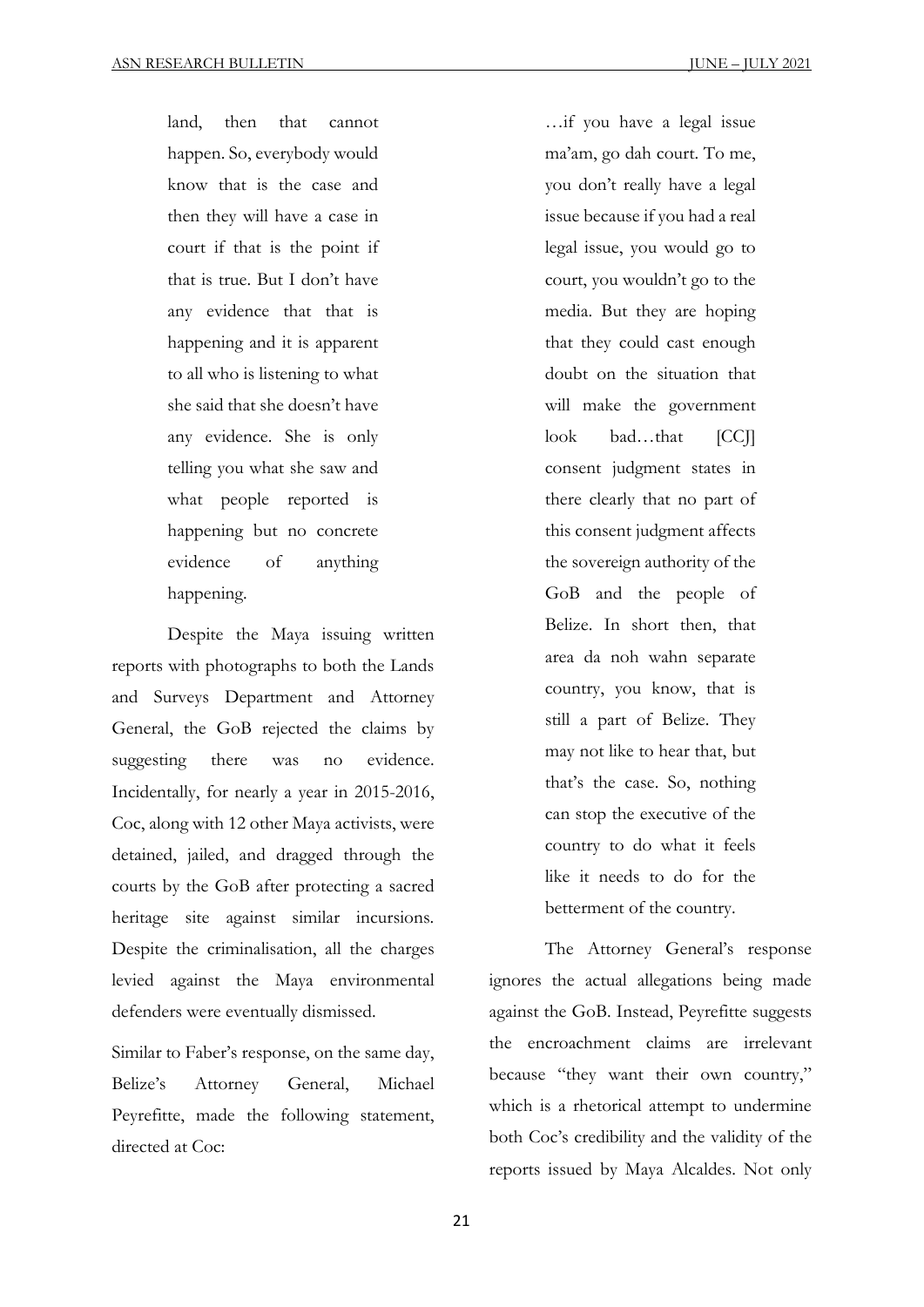was the state's evasive response a divisive disavowal of Maya land rights, but it is also arguably hostile and dehumanising as it prioritises the desires of private capital over Indigenous people's self-determination and livelihood strategies, which the GoB has a history of.

# **Parsing the Rhetoric: State Authoritarianism vs. Indigenous Autonomy**

When we consider the GoB's response alongside the ongoing struggle for Indigenous land rights in southern Belize, three issues require urgent attention.

Firstly, good faith leadership is lacking given the government's refusal to investigate the claims of Maya Alcaldes. The GoB's insistence that, because the Maya used the media to raise awareness about FPIC violations, they do not have a "real" issue, is arguably as nonsensical as it is contrived. That is, when Indigenous people exposed state-sponsored land grabbing in the media, they were promptly met with baseless accusations that they had no evidence.

Secondly, when Indigenous people report violations to government agencies, agencies are slow to investigate – if state officials even take their claims seriously and investigate at all. Moreover, arguing Indigenous people must always operate (i.e. "go to court") *and exist* on the state's terms is colonial. This is not an uncommon refrain from the state,

though, as the GoB realises that going to court for rural subsistence-based Maya communities is an expensive and protracted process. Certain government agents also realise that, even if the courts rule against the state, it can get away with violating decisions and rule of law, as it has done before.

Lastly, the imperious tones of Faber and Peyrefitte's responses are not only dismissive, but dangerous––and not only for the Maya. In particular, Peyrefitte's concluding line: "...nothing can stop the executive of the country to do what it feels like it needs to do for the betterment of the country." This is authoritarian nationalism par excellence and should be disconcerting for the whole of Belize.

The GoB's lack of rights-based leadership and draconian posturing is nothing new. Back in 2015, when the CCJ ruling was passed in favour of the Maya, the GoB's Attorney General was quick to diminish Maya customary tenure by stating Indigenous land rights "cannot trump the constitutional authority of the government." Hence, it appears what the state is willing to take the lead on, consistently, is refuting the rights of Indigenous people and fettering Maya autonomy.

While the GoB's most recent statements continue to rebuke Indigenous customary systems such as the Alcaldes and communal land holding, they also reveal: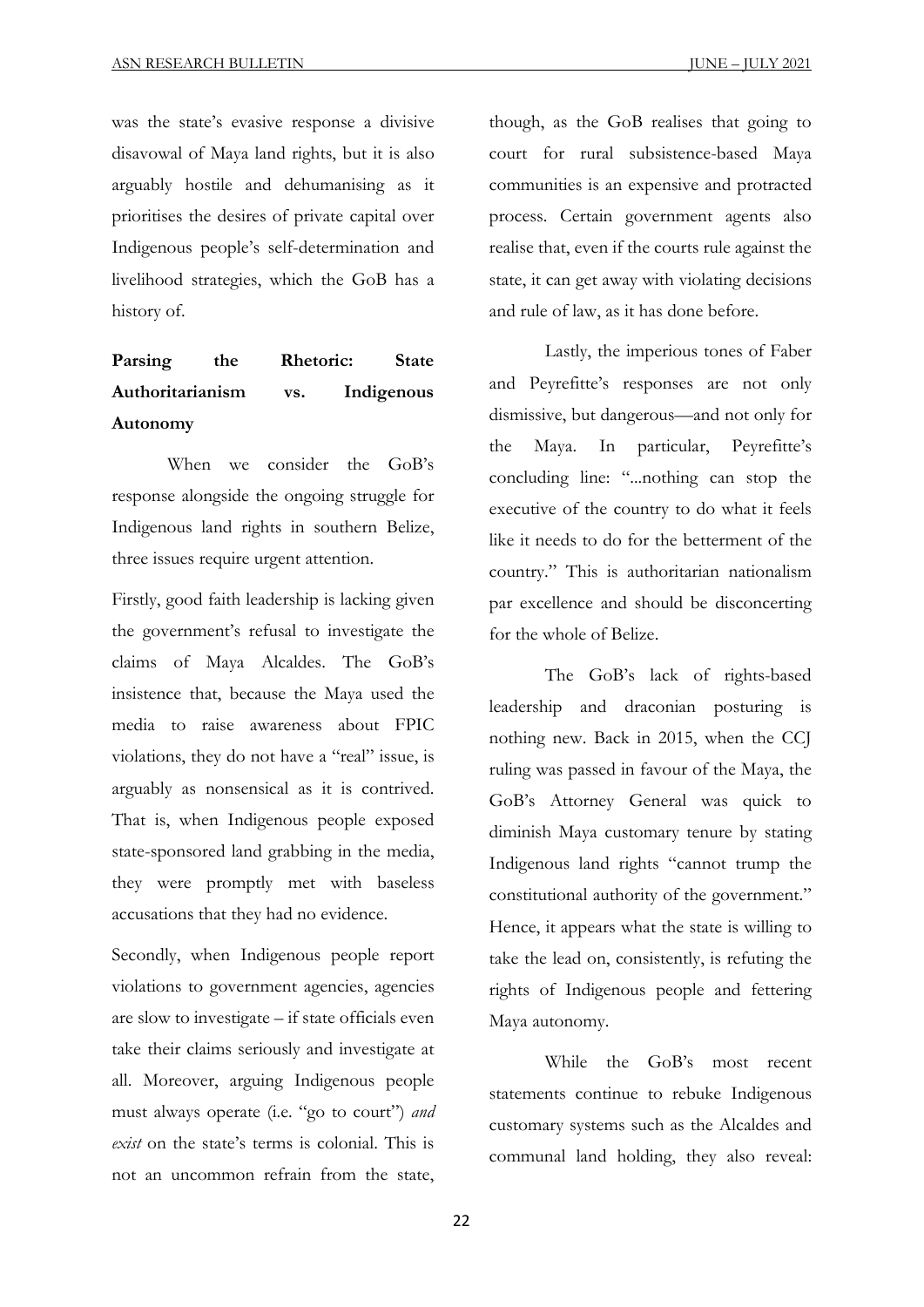scepticism towards the word of the Maya people; state dereliction of the duty to consult; and even failure to follow its own statutes. In turn, the state's response to the recent land grab allegations raises pressing questions. Why, when under legal mandate to protect Maya land rights, are the claims discounted without investigation? Furthermore, in addition to photographs and reports, what would satisfy the state's need for and definition of "*concrete evidence*"?

The reports of incursions by Maya leaders afforded the GoB the opportunity to demonstrate good faith adherence to consent processes and strengthen its relationship with Maya communities. It was also a chance for state officials to denounce FPIC violations, prevent deleterious land encroachments, and uphold its obligation to protect customary Maya land rights, as ordered by the CCJ. Instead, the GoB doubted the veracity of the Alcaldes' reports, attacked the credibility of Maya people, attempted to turn the larger population against the Maya, and declared to all citizens of Belize it could impose upon them whatever it wanted, arbitrarily, for "the betterment of the country."

## **The Reality of Land Grabs under COVID-19**

In speaking to the realities of Maya families who must defend land whilst trying to socially reproduce themselves amidst a global pandemic, MLA spokesperson

Cristina Coc sums up the attempted dispossession as follows:

> ...not only are farms and milpas being affected, but even residential areas where we have our own villages living. This is concerning because it impacts our livelihood, and we have seen throughout the COVID-19 pandemic how valuable land is, and how valuable the production of land is for the food security of Mayan communities and Belizeans alike.

We recognise that the government cannot feed our people, they cannot employ all of our people, they cannot rescue us from this economic spiral that we're experiencing. But what we can do is provide full security for our people by protecting their tenure on the land...

...it is very alarming that the government would allow such actions – the Maya communities have been informed and are aware that there is a standing consent order that affirms our rights